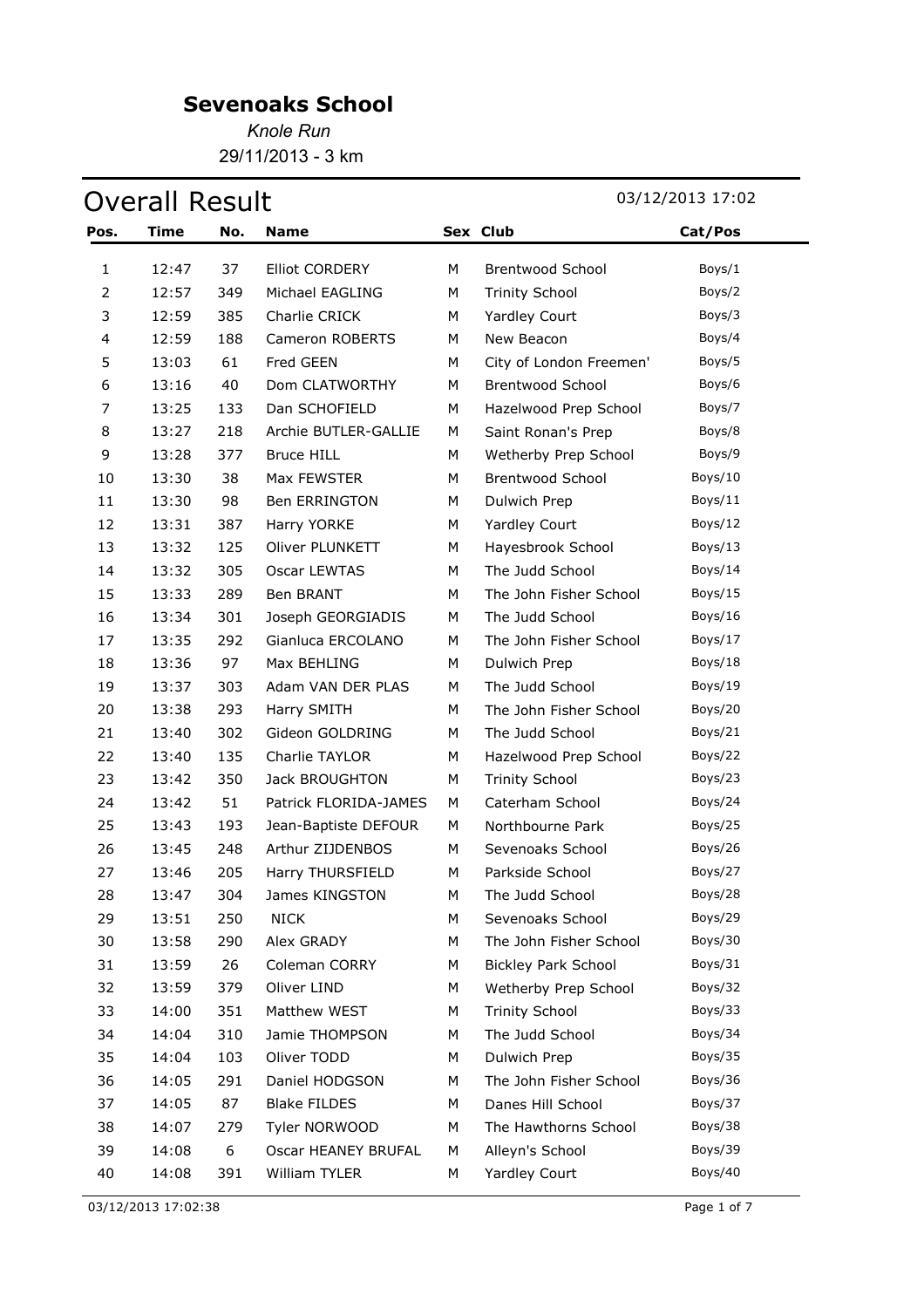| Pos. | Time  | No. | <b>Name</b>           |   | Sex Club                | Cat/Pos |
|------|-------|-----|-----------------------|---|-------------------------|---------|
| 41   | 14:09 | 211 | Joey VIDUKA           | М | Parkside School         | Boys/41 |
| 42   | 14:10 | 63  | Nick JOHN             | М | City of London Freemen' | Boys/42 |
| 43   | 14:10 | 393 | Finn CROLL            | М | Yardley Court           | Boys/43 |
| 44   | 14:14 | 394 | Oliver HILL           | М | Yardley Court           | Boys/44 |
| 45   | 14:16 | 13  | Joseph MARTIN         | М | Ardingly                | Boys/45 |
| 46   | 14:18 | 329 | Alfie CUBBERLEY       | М | The Skinners' School    | Boys/46 |
| 47   | 14:19 | 309 | Toby EMM              | М | The Judd School         | Boys/47 |
| 48   | 14:21 | 183 | <b>Tobias GREEN</b>   | М | New Beacon              | Boys/48 |
| 49   | 14:21 | 220 | Matthew DALE          | М | Saint Ronan's Prep      | Boys/49 |
| 50   | 14:22 | 254 | Tom PITTS             | M | Skippers Hill Manor     | Boys/50 |
| 51   | 14:22 | 395 | Matthew TAYLOR        | M | <b>Yardley Court</b>    | Boys/51 |
| 52   | 14:23 | 330 | Toby ROSS             | М | The Skinners' School    | Boys/52 |
| 53   | 14:23 | 43  | Sam ELWOOD            | М | Brentwood School        | Boys/53 |
| 54   | 14:25 | 284 | Dillon QUIRICI        | М | The Hawthorns School    | Boys/54 |
| 55   | 14:29 | 92  | Jack RUMBLE           | M | Danes Hill School       | Boys/55 |
| 56   | 14:30 | 52  | <b>Toby CARTER</b>    | М | Caterham School         | Boys/56 |
| 57   | 14:30 | 191 | Adrian WISE           | М | New Beacon              | Boys/57 |
| 58   | 14:31 | 253 | Max REDMAN            | M | Skippers Hill Manor     | Boys/58 |
| 59   | 14:32 | 181 | William DAVIS         | М | New Beacon              | Boys/59 |
| 60   | 14:33 | 89  | Adam KOEP             | M | Danes Hill School       | Boys/60 |
| 61   | 14:34 | 14  | Dominic MORGAN        | M | Ardingly                | Boys/61 |
| 62   | 14:35 | 389 | Ewan WOOD             | М | Yardley Court           | Boys/62 |
| 63   | 14:35 | 357 | Lucas FERRAR          | М | <b>Trinity School</b>   | Boys/63 |
| 64   | 14:36 | 249 | Jamie CAMPBELL        | М | Sevenoaks School        | Boys/64 |
| 65   | 14:41 | 319 | Kyle WILLMORE         | M | The Knole Academy       | Boys/65 |
| 66   | 14:42 | 53  | George THOMAS         | М | Caterham School         | Boys/66 |
| 67   | 14:43 | 266 | <b>Richard BURNS</b>  | M | St Edmund's School Can  | Boys/67 |
| 68   | 14:43 | 206 | Sergiu CELEBIDACHI    | М | Parkside School         | Boys/68 |
| 69   | 14:44 | 390 | Alexander FREEMAN     | М | Yardley Court           | Boys/69 |
| 70   | 14:45 | 182 | <b>Tyler GREEN</b>    | М | New Beacon              | Boys/70 |
| 71   | 14:45 | 194 | Felix DONT            | М | Northbourne Park        | Boys/71 |
| 72   | 14:45 | 8   | Kit GODDARD           | М | Alleyn's School         | Boys/72 |
| 73   | 14:46 | 195 | Pedro RUIZ DE LA PRAD | M | Northbourne Park        | Boys/73 |
| 74   | 14:46 | 294 | Chris MAMENDYI        | М | The John Fisher School  | Boys/74 |
| 75   | 14:47 | 7   | Max DE ROHAN          | М | Alleyn's School         | Boys/75 |
| 76   | 14:47 | 307 | Arian GOSAL           | М | The Judd School         | Boys/76 |
| 77   | 14:48 | 241 | Sasha STEAD           | М | Sevenoaks School        | Boys/77 |
| 78   | 14:48 | 331 | Alex THOMSON          | М | The Skinners' School    | Boys/78 |
| 79   | 14:49 | 11  | Felix ARCHER          | М | Alleyn's School         | Boys/79 |
| 80   | 14:50 | 313 | Will KEENE            | М | The Knole Academy       | Boys/80 |
| 81   | 14:50 | 104 | William CLARK         | М | Dulwich Prep            | Boys/81 |
| 82   | 14:51 | 213 | Benjamin WILLIAMS     | М | Parkside School         | Boys/82 |
| 83   | 14:52 | 137 | Sam HERBERT           | М | Hazelwood Prep School   | Boys/83 |
| 84   | 14:53 | 39  | <b>Bradley COMBER</b> | М | Brentwood School        | Boys/84 |
| 85   | 14:53 | 145 | Tom WICKHAM           | М | Hilden Grange Prep      | Boys/85 |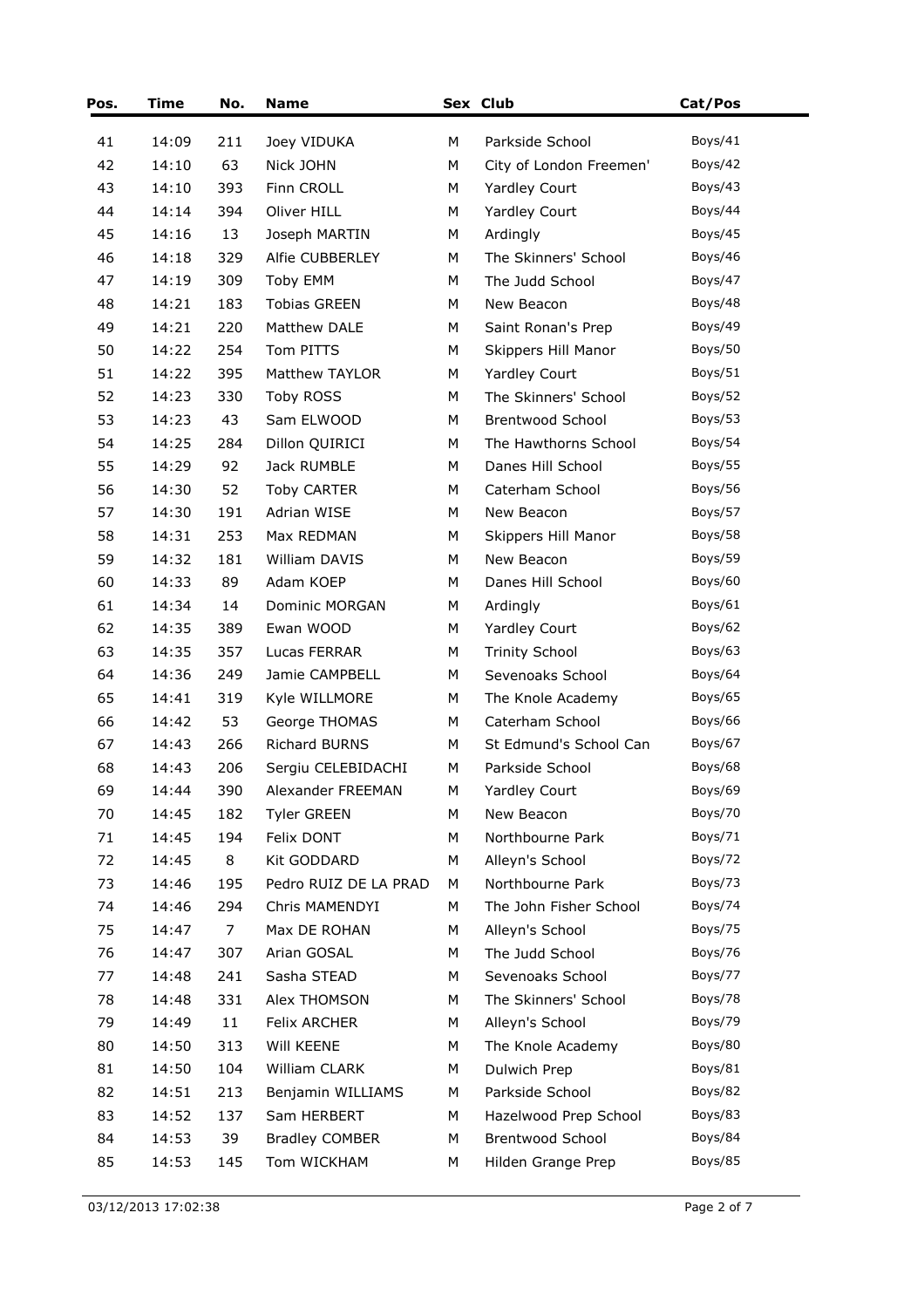| Pos. | <b>Time</b> | No. | <b>Name</b>              |   | Sex Club                      | Cat/Pos  |
|------|-------------|-----|--------------------------|---|-------------------------------|----------|
| 86   | 14:53       | 189 | Joshua O'BRIEN           | М | New Beacon                    | Boys/86  |
| 87   | 14:54       | 277 | Oliver BYERS             | М | The Hawthorns School          | Boys/87  |
| 88   | 14:54       | 85  | Lucas BEDNALL            | М | Danes Hill School             | Boys/88  |
| 89   | 14:54       | 362 | Ben AUSTIN               | М | <b>TWGSB</b>                  | Boys/89  |
| 90   | 14:55       | 386 | George SLACK             | М | Yardley Court                 | Boys/90  |
| 91   | 14:58       | 374 | Carlos DE ABAJO          | М | Wetherby Prep School          | Boys/91  |
| 92   | 15:00       | 42  | Toby KIDD                | М | Brentwood School              | Boys/92  |
| 93   | 15:01       | 398 | Jacob DUAN               | М | <b>Bennett Memorial Dioce</b> | Boys/93  |
| 94   | 15:01       | 364 | Felix BROOKS             | М | <b>TWGSB</b>                  | Boys/94  |
| 95   | 15:03       | 190 | Rocco ZANELLI            | М | New Beacon                    | Boys/95  |
| 96   | 15:03       | 354 | Ben PHAN                 | М | <b>Trinity School</b>         | Boys/96  |
| 97   | 15:03       | 207 | Charlie MCMURDO          | М | Parkside School               | Boys/97  |
| 98   | 15:04       | 378 | Charles LUCAS            | М | Wetherby Prep School          | Boys/98  |
| 99   | 15:05       | 328 | Solomon SHEPPARD         | М | The Skinners' School          | Boys/99  |
| 100  | 15:06       | 64  | James FREEMAN            | М | City of London Freemen'       | Boys/100 |
| 101  | 15:07       | 332 | William RAYNER           | М | The Skinners' School          | Boys/101 |
| 102  | 15:07       | 215 | <b>Oliver BAKER</b>      | М | Parkside School               | Boys/102 |
| 103  | 15:08       | 376 | Ferdinand DE BIOLLEY     | М | Wetherby Prep School          | Boys/103 |
| 104  | 15:08       | 106 | Will HENLEY              | M | Dulwich Prep                  | Boys/104 |
| 105  | 15:09       | 366 | George GRIFFITHS         | М | <b>TWGSB</b>                  | Boys/105 |
| 106  | 15:12       | 320 | Sam COOPER               | М | The Knole Academy             | Boys/106 |
| 107  | 15:14       | 405 | Harvey BYARD             | M | <b>Bennett Memorial Dioce</b> | Boys/107 |
| 108  | 15:15       | 158 | Kieran WALKER            | М | Hurstpierpoint                | Boys/108 |
| 109  | 15:16       | 323 | Jamie FEARN              | М | The Knole Academy             | Boys/109 |
| 110  | 15:18       | 380 | Romeo BECKHAM            | М | Wetherby Prep School          | Boys/110 |
| 111  | 15:19       | 388 | Finn ALEXANDER-BIRCH     | M | Yardley Court                 | Boys/111 |
| 112  | 15:19       | 361 | Will AMOS                | М | <b>TWGSB</b>                  | Boys/112 |
| 113  | 15:20       | 9   | Joe THOMAS               | М | Alleyn's School               | Boys/113 |
| 114  | 15:21       | 392 | Miles CHRISTIAN          | M | Yardley Court                 | Boys/114 |
| 115  | 15:22       | 101 | Alisdair WOOD            | М | Dulwich Prep                  | Boys/115 |
| 116  | 15:22       | 352 | Fred LITTLE              | М | <b>Trinity School</b>         | Boys/116 |
| 117  | 15:23       | 311 | Charlie LEWIS            | М | The Judd School               | Boys/117 |
| 118  | 15:25       | 308 | Alex PULLMAN             | М | The Judd School               | Boys/118 |
| 119  | 15:26       | 44  | Ed MATTHEWS              | М | Brentwood School              | Boys/119 |
| 120  | 15:27       | 306 | bobby ROGERS             | М | The Judd School               | Boys/120 |
| 121  | 15:27       | 88  | Lucas FILDES             | М | Danes Hill School             | Boys/121 |
| 122  | 15:28       | 17  | <b>Bradley FRANKLAND</b> | М | Ardingly                      | Boys/122 |
| 123  | 15:28       | 160 | Sebastian BERKLEY        | М | Hurstpierpoint                | Boys/123 |
| 124  | 15:30       | 90  | <b>Olly PINHEY</b>       | М | Danes Hill School             | Boys/124 |
| 125  | 15:30       | 282 | Oliver GOODRIDGE         | М | The Hawthorns School          | Boys/125 |
| 126  | 15:32       | 147 | Jonny WATSON             | М | Hilden Grange Prep            | Boys/126 |
| 127  | 15:34       | 114 | Luca TARLARINI           | М | Farringtons School            | Boys/127 |
| 128  | 15:35       | 381 | Monty CORTAZZI           | М | Wetherby Prep School          | Boys/128 |
| 129  | 15:36       | 208 | Max MCMURDO              | М | Parkside School               | Boys/129 |
| 130  | 15:36       | 212 | Charlie THURSFIELD       | М | Parkside School               | Boys/130 |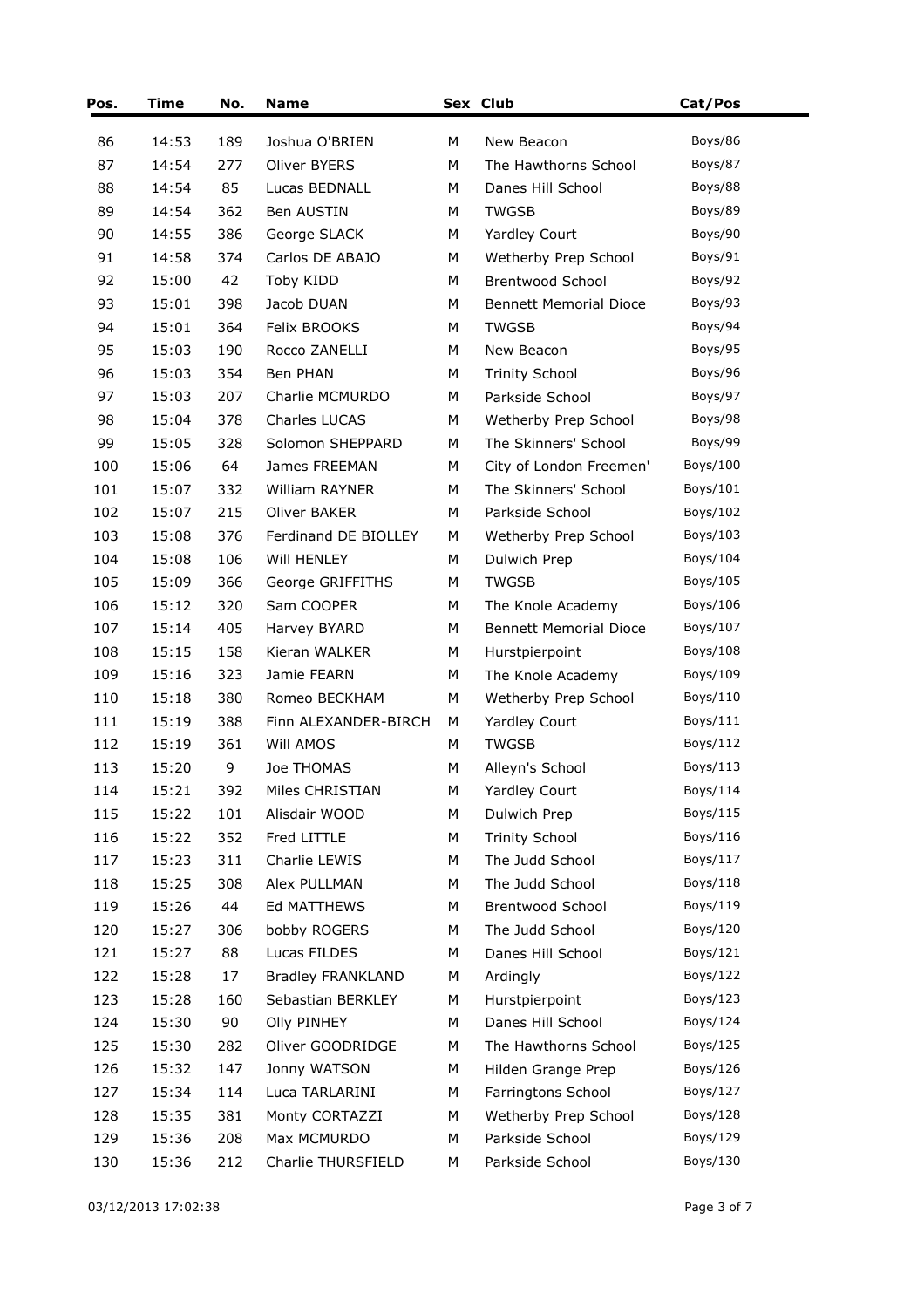| 15:38<br>49<br>Caterham School<br>Boys/131<br>131<br>Owen CAWOOD<br>М<br>132<br>Boys/132<br>15:39<br>295<br>Jude WATSON<br>M<br>The John Fisher School<br>Boys/133<br>133<br>15:40<br>Jamie GUINNESS<br>Wetherby Prep School<br>373<br>M<br>Boys/134<br>134<br>15:40<br>321<br>Jake TAYLOR<br>M<br>The Knole Academy<br>Boys/135<br>135<br>15:41<br>159<br>Aren MARCZAK<br>Hurstpierpoint<br>M<br>136<br>15:43<br>324<br>Aydon SMITH<br>M<br>The Knole Academy<br>Boys/136<br>137<br>15:43<br>209<br>Charlie JAMIESON<br>Parkside School<br>Boys/137<br>M<br>48<br>Boys/138<br>138<br>15:44<br>M<br><b>Brentwood School</b><br>Finley HARDY<br>Boys/139<br>139<br>15:45<br>382<br>Ignacio DE ABAJO<br>M<br>Wetherby Prep School<br>140<br>15:45<br>100<br>Boys/140<br>Percy CHRISTOPHERSON<br>M<br>Dulwich Prep<br>141<br>Boys/141<br>15:47<br>149<br>Seb RICKS<br>M<br>Hilden Grange Prep<br>142<br>15:48<br>12<br>Will HIRTH<br>M<br>Alleyn's School<br>Boys/142<br>143<br>66<br>City of London Freemen'<br>Boys/143<br>15:48<br>Aaron TEALE<br>M<br>144<br>15:49<br>219<br><b>Oliver CHATTERTON</b><br>M<br>Saint Ronan's Prep<br>Boys/144<br>145<br>15:51<br>91<br>James SMYTH<br>Danes Hill School<br>Boys/145<br>M<br>146<br>15:52<br>216<br>Sebastian LEE<br>Parkside School<br>M<br>Boys/146<br>147<br>15:52<br>300<br>Adam GRADY<br>M<br>The John Fisher School<br>Boys/147<br>148<br>15:53<br>10<br>Zach WOOD<br>Alleyn's School<br>Boys/148<br>M<br>149<br>15:54<br>336<br>Chris ROBERTS<br>The Skinners' School<br>Boys/149<br>M<br>150<br>15:55<br>65<br>Eddie INGRAM<br>Boys/150<br>M<br>City of London Freemen'<br>151<br><b>B HALL</b><br>15:55<br>214<br>M<br>Parkside School<br>Boys/151<br>152<br>338<br>Freddie WATSON<br>Boys/152<br>15:58<br>M<br>The Trinity School Seve<br>153<br>15:58<br>150<br>Boys/153<br>Max NEEVES<br>M<br>Hilden Grange Prep<br>154<br>325<br>Max MESSER<br>The Skinners' School<br>Boys/154<br>15:59<br>M<br>155<br>16:00<br>265<br>Charlie ALLAN<br>St Edmund's School Can<br>Boys/155<br>M<br>156<br>157<br>Rafe LIEBERS<br>Boys/156<br>16:01<br>M<br>Hurstpierpoint<br>157<br>231<br>Samir ISMAIL<br>16:01<br>M<br>Sevenoaks Prep<br>Boys/157<br>Boys/158<br>158<br>16:02<br>62<br>Ben BUTHER<br>City of London Freemen'<br>M<br>268<br>Boys/159<br>159<br>16:05<br>Jed HUNT<br>M<br>St Edmund's School Can<br>2<br>Boys/160<br>160<br>16:07<br>Max SWANSON<br>M<br>Alleyn's School<br>161<br>Boys/161<br>16:10<br>280<br><b>Billy TAYLOR-SWAN</b><br>M<br>The Hawthorns School<br>296<br>Austin BELL<br>The John Fisher School<br>Boys/162<br>162<br>16:21<br>М<br>Boys/163<br>163<br>16:23<br>224<br><b>Guy PRYKE</b><br>Saint Ronan's Prep<br>М<br>Jack OATLEY<br>Hilden Grange Prep<br>Boys/164<br>164<br>16:24<br>148<br>M<br>165<br>95<br><b>Benedict TWEDDLE</b><br>Danes Hill School<br>Boys/165<br>16:25<br>M<br>Boys/166<br>166<br>16:26<br>Patrick MURRAY<br>The John Fisher School<br>299<br>М<br>167<br>Boys/167<br>16:27<br>136<br>Tallen HARRIS<br>M<br>Hazelwood Prep School<br>Oliver ADDIS<br>Boys/168<br>168<br>16:28<br>217<br>M<br>Saint Ronan's Prep<br>169<br>152<br>Jack SALT<br>Boys/169<br>16:28<br>M<br>Hilden Grange Prep<br>Boys/170<br>16:29<br>96<br>Flynn WHITTAKER<br>Danes Hill School<br>170<br>M<br>171<br>16:29<br>Freddie MILLS<br>Hazelwood Prep School<br>Boys/171<br>134<br>M<br>The Skinners' School<br>172<br>16:30<br>327<br>Stuart BEECH<br>M<br>Boys/172<br>173<br>Thomas SHARPS<br>Boys/173<br>16:31<br>138<br>M<br>Hazelwood Prep School<br>Boys/174<br>16:31<br>Tom MALONEY<br>Danes Hill School<br>174<br>94<br>M<br>Boys/175<br>Alleyn's School<br>175<br>16:32<br>$\mathbf{1}$<br>Zach BURDON<br>M | Pos. | Time | No. | <b>Name</b> | Sex Club | Cat/Pos |
|-----------------------------------------------------------------------------------------------------------------------------------------------------------------------------------------------------------------------------------------------------------------------------------------------------------------------------------------------------------------------------------------------------------------------------------------------------------------------------------------------------------------------------------------------------------------------------------------------------------------------------------------------------------------------------------------------------------------------------------------------------------------------------------------------------------------------------------------------------------------------------------------------------------------------------------------------------------------------------------------------------------------------------------------------------------------------------------------------------------------------------------------------------------------------------------------------------------------------------------------------------------------------------------------------------------------------------------------------------------------------------------------------------------------------------------------------------------------------------------------------------------------------------------------------------------------------------------------------------------------------------------------------------------------------------------------------------------------------------------------------------------------------------------------------------------------------------------------------------------------------------------------------------------------------------------------------------------------------------------------------------------------------------------------------------------------------------------------------------------------------------------------------------------------------------------------------------------------------------------------------------------------------------------------------------------------------------------------------------------------------------------------------------------------------------------------------------------------------------------------------------------------------------------------------------------------------------------------------------------------------------------------------------------------------------------------------------------------------------------------------------------------------------------------------------------------------------------------------------------------------------------------------------------------------------------------------------------------------------------------------------------------------------------------------------------------------------------------------------------------------------------------------------------------------------------------------------------------------------------------------------------------------------------------------------------------------------------------------------------------------------------------------------------------------------------------------------------------------------------------------------------------------------------------------------------------------------------------------------------------------------------------------------------------------------------------------------------|------|------|-----|-------------|----------|---------|
|                                                                                                                                                                                                                                                                                                                                                                                                                                                                                                                                                                                                                                                                                                                                                                                                                                                                                                                                                                                                                                                                                                                                                                                                                                                                                                                                                                                                                                                                                                                                                                                                                                                                                                                                                                                                                                                                                                                                                                                                                                                                                                                                                                                                                                                                                                                                                                                                                                                                                                                                                                                                                                                                                                                                                                                                                                                                                                                                                                                                                                                                                                                                                                                                                                                                                                                                                                                                                                                                                                                                                                                                                                                                                                           |      |      |     |             |          |         |
|                                                                                                                                                                                                                                                                                                                                                                                                                                                                                                                                                                                                                                                                                                                                                                                                                                                                                                                                                                                                                                                                                                                                                                                                                                                                                                                                                                                                                                                                                                                                                                                                                                                                                                                                                                                                                                                                                                                                                                                                                                                                                                                                                                                                                                                                                                                                                                                                                                                                                                                                                                                                                                                                                                                                                                                                                                                                                                                                                                                                                                                                                                                                                                                                                                                                                                                                                                                                                                                                                                                                                                                                                                                                                                           |      |      |     |             |          |         |
|                                                                                                                                                                                                                                                                                                                                                                                                                                                                                                                                                                                                                                                                                                                                                                                                                                                                                                                                                                                                                                                                                                                                                                                                                                                                                                                                                                                                                                                                                                                                                                                                                                                                                                                                                                                                                                                                                                                                                                                                                                                                                                                                                                                                                                                                                                                                                                                                                                                                                                                                                                                                                                                                                                                                                                                                                                                                                                                                                                                                                                                                                                                                                                                                                                                                                                                                                                                                                                                                                                                                                                                                                                                                                                           |      |      |     |             |          |         |
|                                                                                                                                                                                                                                                                                                                                                                                                                                                                                                                                                                                                                                                                                                                                                                                                                                                                                                                                                                                                                                                                                                                                                                                                                                                                                                                                                                                                                                                                                                                                                                                                                                                                                                                                                                                                                                                                                                                                                                                                                                                                                                                                                                                                                                                                                                                                                                                                                                                                                                                                                                                                                                                                                                                                                                                                                                                                                                                                                                                                                                                                                                                                                                                                                                                                                                                                                                                                                                                                                                                                                                                                                                                                                                           |      |      |     |             |          |         |
|                                                                                                                                                                                                                                                                                                                                                                                                                                                                                                                                                                                                                                                                                                                                                                                                                                                                                                                                                                                                                                                                                                                                                                                                                                                                                                                                                                                                                                                                                                                                                                                                                                                                                                                                                                                                                                                                                                                                                                                                                                                                                                                                                                                                                                                                                                                                                                                                                                                                                                                                                                                                                                                                                                                                                                                                                                                                                                                                                                                                                                                                                                                                                                                                                                                                                                                                                                                                                                                                                                                                                                                                                                                                                                           |      |      |     |             |          |         |
|                                                                                                                                                                                                                                                                                                                                                                                                                                                                                                                                                                                                                                                                                                                                                                                                                                                                                                                                                                                                                                                                                                                                                                                                                                                                                                                                                                                                                                                                                                                                                                                                                                                                                                                                                                                                                                                                                                                                                                                                                                                                                                                                                                                                                                                                                                                                                                                                                                                                                                                                                                                                                                                                                                                                                                                                                                                                                                                                                                                                                                                                                                                                                                                                                                                                                                                                                                                                                                                                                                                                                                                                                                                                                                           |      |      |     |             |          |         |
|                                                                                                                                                                                                                                                                                                                                                                                                                                                                                                                                                                                                                                                                                                                                                                                                                                                                                                                                                                                                                                                                                                                                                                                                                                                                                                                                                                                                                                                                                                                                                                                                                                                                                                                                                                                                                                                                                                                                                                                                                                                                                                                                                                                                                                                                                                                                                                                                                                                                                                                                                                                                                                                                                                                                                                                                                                                                                                                                                                                                                                                                                                                                                                                                                                                                                                                                                                                                                                                                                                                                                                                                                                                                                                           |      |      |     |             |          |         |
|                                                                                                                                                                                                                                                                                                                                                                                                                                                                                                                                                                                                                                                                                                                                                                                                                                                                                                                                                                                                                                                                                                                                                                                                                                                                                                                                                                                                                                                                                                                                                                                                                                                                                                                                                                                                                                                                                                                                                                                                                                                                                                                                                                                                                                                                                                                                                                                                                                                                                                                                                                                                                                                                                                                                                                                                                                                                                                                                                                                                                                                                                                                                                                                                                                                                                                                                                                                                                                                                                                                                                                                                                                                                                                           |      |      |     |             |          |         |
|                                                                                                                                                                                                                                                                                                                                                                                                                                                                                                                                                                                                                                                                                                                                                                                                                                                                                                                                                                                                                                                                                                                                                                                                                                                                                                                                                                                                                                                                                                                                                                                                                                                                                                                                                                                                                                                                                                                                                                                                                                                                                                                                                                                                                                                                                                                                                                                                                                                                                                                                                                                                                                                                                                                                                                                                                                                                                                                                                                                                                                                                                                                                                                                                                                                                                                                                                                                                                                                                                                                                                                                                                                                                                                           |      |      |     |             |          |         |
|                                                                                                                                                                                                                                                                                                                                                                                                                                                                                                                                                                                                                                                                                                                                                                                                                                                                                                                                                                                                                                                                                                                                                                                                                                                                                                                                                                                                                                                                                                                                                                                                                                                                                                                                                                                                                                                                                                                                                                                                                                                                                                                                                                                                                                                                                                                                                                                                                                                                                                                                                                                                                                                                                                                                                                                                                                                                                                                                                                                                                                                                                                                                                                                                                                                                                                                                                                                                                                                                                                                                                                                                                                                                                                           |      |      |     |             |          |         |
|                                                                                                                                                                                                                                                                                                                                                                                                                                                                                                                                                                                                                                                                                                                                                                                                                                                                                                                                                                                                                                                                                                                                                                                                                                                                                                                                                                                                                                                                                                                                                                                                                                                                                                                                                                                                                                                                                                                                                                                                                                                                                                                                                                                                                                                                                                                                                                                                                                                                                                                                                                                                                                                                                                                                                                                                                                                                                                                                                                                                                                                                                                                                                                                                                                                                                                                                                                                                                                                                                                                                                                                                                                                                                                           |      |      |     |             |          |         |
|                                                                                                                                                                                                                                                                                                                                                                                                                                                                                                                                                                                                                                                                                                                                                                                                                                                                                                                                                                                                                                                                                                                                                                                                                                                                                                                                                                                                                                                                                                                                                                                                                                                                                                                                                                                                                                                                                                                                                                                                                                                                                                                                                                                                                                                                                                                                                                                                                                                                                                                                                                                                                                                                                                                                                                                                                                                                                                                                                                                                                                                                                                                                                                                                                                                                                                                                                                                                                                                                                                                                                                                                                                                                                                           |      |      |     |             |          |         |
|                                                                                                                                                                                                                                                                                                                                                                                                                                                                                                                                                                                                                                                                                                                                                                                                                                                                                                                                                                                                                                                                                                                                                                                                                                                                                                                                                                                                                                                                                                                                                                                                                                                                                                                                                                                                                                                                                                                                                                                                                                                                                                                                                                                                                                                                                                                                                                                                                                                                                                                                                                                                                                                                                                                                                                                                                                                                                                                                                                                                                                                                                                                                                                                                                                                                                                                                                                                                                                                                                                                                                                                                                                                                                                           |      |      |     |             |          |         |
|                                                                                                                                                                                                                                                                                                                                                                                                                                                                                                                                                                                                                                                                                                                                                                                                                                                                                                                                                                                                                                                                                                                                                                                                                                                                                                                                                                                                                                                                                                                                                                                                                                                                                                                                                                                                                                                                                                                                                                                                                                                                                                                                                                                                                                                                                                                                                                                                                                                                                                                                                                                                                                                                                                                                                                                                                                                                                                                                                                                                                                                                                                                                                                                                                                                                                                                                                                                                                                                                                                                                                                                                                                                                                                           |      |      |     |             |          |         |
|                                                                                                                                                                                                                                                                                                                                                                                                                                                                                                                                                                                                                                                                                                                                                                                                                                                                                                                                                                                                                                                                                                                                                                                                                                                                                                                                                                                                                                                                                                                                                                                                                                                                                                                                                                                                                                                                                                                                                                                                                                                                                                                                                                                                                                                                                                                                                                                                                                                                                                                                                                                                                                                                                                                                                                                                                                                                                                                                                                                                                                                                                                                                                                                                                                                                                                                                                                                                                                                                                                                                                                                                                                                                                                           |      |      |     |             |          |         |
|                                                                                                                                                                                                                                                                                                                                                                                                                                                                                                                                                                                                                                                                                                                                                                                                                                                                                                                                                                                                                                                                                                                                                                                                                                                                                                                                                                                                                                                                                                                                                                                                                                                                                                                                                                                                                                                                                                                                                                                                                                                                                                                                                                                                                                                                                                                                                                                                                                                                                                                                                                                                                                                                                                                                                                                                                                                                                                                                                                                                                                                                                                                                                                                                                                                                                                                                                                                                                                                                                                                                                                                                                                                                                                           |      |      |     |             |          |         |
|                                                                                                                                                                                                                                                                                                                                                                                                                                                                                                                                                                                                                                                                                                                                                                                                                                                                                                                                                                                                                                                                                                                                                                                                                                                                                                                                                                                                                                                                                                                                                                                                                                                                                                                                                                                                                                                                                                                                                                                                                                                                                                                                                                                                                                                                                                                                                                                                                                                                                                                                                                                                                                                                                                                                                                                                                                                                                                                                                                                                                                                                                                                                                                                                                                                                                                                                                                                                                                                                                                                                                                                                                                                                                                           |      |      |     |             |          |         |
|                                                                                                                                                                                                                                                                                                                                                                                                                                                                                                                                                                                                                                                                                                                                                                                                                                                                                                                                                                                                                                                                                                                                                                                                                                                                                                                                                                                                                                                                                                                                                                                                                                                                                                                                                                                                                                                                                                                                                                                                                                                                                                                                                                                                                                                                                                                                                                                                                                                                                                                                                                                                                                                                                                                                                                                                                                                                                                                                                                                                                                                                                                                                                                                                                                                                                                                                                                                                                                                                                                                                                                                                                                                                                                           |      |      |     |             |          |         |
|                                                                                                                                                                                                                                                                                                                                                                                                                                                                                                                                                                                                                                                                                                                                                                                                                                                                                                                                                                                                                                                                                                                                                                                                                                                                                                                                                                                                                                                                                                                                                                                                                                                                                                                                                                                                                                                                                                                                                                                                                                                                                                                                                                                                                                                                                                                                                                                                                                                                                                                                                                                                                                                                                                                                                                                                                                                                                                                                                                                                                                                                                                                                                                                                                                                                                                                                                                                                                                                                                                                                                                                                                                                                                                           |      |      |     |             |          |         |
|                                                                                                                                                                                                                                                                                                                                                                                                                                                                                                                                                                                                                                                                                                                                                                                                                                                                                                                                                                                                                                                                                                                                                                                                                                                                                                                                                                                                                                                                                                                                                                                                                                                                                                                                                                                                                                                                                                                                                                                                                                                                                                                                                                                                                                                                                                                                                                                                                                                                                                                                                                                                                                                                                                                                                                                                                                                                                                                                                                                                                                                                                                                                                                                                                                                                                                                                                                                                                                                                                                                                                                                                                                                                                                           |      |      |     |             |          |         |
|                                                                                                                                                                                                                                                                                                                                                                                                                                                                                                                                                                                                                                                                                                                                                                                                                                                                                                                                                                                                                                                                                                                                                                                                                                                                                                                                                                                                                                                                                                                                                                                                                                                                                                                                                                                                                                                                                                                                                                                                                                                                                                                                                                                                                                                                                                                                                                                                                                                                                                                                                                                                                                                                                                                                                                                                                                                                                                                                                                                                                                                                                                                                                                                                                                                                                                                                                                                                                                                                                                                                                                                                                                                                                                           |      |      |     |             |          |         |
|                                                                                                                                                                                                                                                                                                                                                                                                                                                                                                                                                                                                                                                                                                                                                                                                                                                                                                                                                                                                                                                                                                                                                                                                                                                                                                                                                                                                                                                                                                                                                                                                                                                                                                                                                                                                                                                                                                                                                                                                                                                                                                                                                                                                                                                                                                                                                                                                                                                                                                                                                                                                                                                                                                                                                                                                                                                                                                                                                                                                                                                                                                                                                                                                                                                                                                                                                                                                                                                                                                                                                                                                                                                                                                           |      |      |     |             |          |         |
|                                                                                                                                                                                                                                                                                                                                                                                                                                                                                                                                                                                                                                                                                                                                                                                                                                                                                                                                                                                                                                                                                                                                                                                                                                                                                                                                                                                                                                                                                                                                                                                                                                                                                                                                                                                                                                                                                                                                                                                                                                                                                                                                                                                                                                                                                                                                                                                                                                                                                                                                                                                                                                                                                                                                                                                                                                                                                                                                                                                                                                                                                                                                                                                                                                                                                                                                                                                                                                                                                                                                                                                                                                                                                                           |      |      |     |             |          |         |
|                                                                                                                                                                                                                                                                                                                                                                                                                                                                                                                                                                                                                                                                                                                                                                                                                                                                                                                                                                                                                                                                                                                                                                                                                                                                                                                                                                                                                                                                                                                                                                                                                                                                                                                                                                                                                                                                                                                                                                                                                                                                                                                                                                                                                                                                                                                                                                                                                                                                                                                                                                                                                                                                                                                                                                                                                                                                                                                                                                                                                                                                                                                                                                                                                                                                                                                                                                                                                                                                                                                                                                                                                                                                                                           |      |      |     |             |          |         |
|                                                                                                                                                                                                                                                                                                                                                                                                                                                                                                                                                                                                                                                                                                                                                                                                                                                                                                                                                                                                                                                                                                                                                                                                                                                                                                                                                                                                                                                                                                                                                                                                                                                                                                                                                                                                                                                                                                                                                                                                                                                                                                                                                                                                                                                                                                                                                                                                                                                                                                                                                                                                                                                                                                                                                                                                                                                                                                                                                                                                                                                                                                                                                                                                                                                                                                                                                                                                                                                                                                                                                                                                                                                                                                           |      |      |     |             |          |         |
|                                                                                                                                                                                                                                                                                                                                                                                                                                                                                                                                                                                                                                                                                                                                                                                                                                                                                                                                                                                                                                                                                                                                                                                                                                                                                                                                                                                                                                                                                                                                                                                                                                                                                                                                                                                                                                                                                                                                                                                                                                                                                                                                                                                                                                                                                                                                                                                                                                                                                                                                                                                                                                                                                                                                                                                                                                                                                                                                                                                                                                                                                                                                                                                                                                                                                                                                                                                                                                                                                                                                                                                                                                                                                                           |      |      |     |             |          |         |
|                                                                                                                                                                                                                                                                                                                                                                                                                                                                                                                                                                                                                                                                                                                                                                                                                                                                                                                                                                                                                                                                                                                                                                                                                                                                                                                                                                                                                                                                                                                                                                                                                                                                                                                                                                                                                                                                                                                                                                                                                                                                                                                                                                                                                                                                                                                                                                                                                                                                                                                                                                                                                                                                                                                                                                                                                                                                                                                                                                                                                                                                                                                                                                                                                                                                                                                                                                                                                                                                                                                                                                                                                                                                                                           |      |      |     |             |          |         |
|                                                                                                                                                                                                                                                                                                                                                                                                                                                                                                                                                                                                                                                                                                                                                                                                                                                                                                                                                                                                                                                                                                                                                                                                                                                                                                                                                                                                                                                                                                                                                                                                                                                                                                                                                                                                                                                                                                                                                                                                                                                                                                                                                                                                                                                                                                                                                                                                                                                                                                                                                                                                                                                                                                                                                                                                                                                                                                                                                                                                                                                                                                                                                                                                                                                                                                                                                                                                                                                                                                                                                                                                                                                                                                           |      |      |     |             |          |         |
|                                                                                                                                                                                                                                                                                                                                                                                                                                                                                                                                                                                                                                                                                                                                                                                                                                                                                                                                                                                                                                                                                                                                                                                                                                                                                                                                                                                                                                                                                                                                                                                                                                                                                                                                                                                                                                                                                                                                                                                                                                                                                                                                                                                                                                                                                                                                                                                                                                                                                                                                                                                                                                                                                                                                                                                                                                                                                                                                                                                                                                                                                                                                                                                                                                                                                                                                                                                                                                                                                                                                                                                                                                                                                                           |      |      |     |             |          |         |
|                                                                                                                                                                                                                                                                                                                                                                                                                                                                                                                                                                                                                                                                                                                                                                                                                                                                                                                                                                                                                                                                                                                                                                                                                                                                                                                                                                                                                                                                                                                                                                                                                                                                                                                                                                                                                                                                                                                                                                                                                                                                                                                                                                                                                                                                                                                                                                                                                                                                                                                                                                                                                                                                                                                                                                                                                                                                                                                                                                                                                                                                                                                                                                                                                                                                                                                                                                                                                                                                                                                                                                                                                                                                                                           |      |      |     |             |          |         |
|                                                                                                                                                                                                                                                                                                                                                                                                                                                                                                                                                                                                                                                                                                                                                                                                                                                                                                                                                                                                                                                                                                                                                                                                                                                                                                                                                                                                                                                                                                                                                                                                                                                                                                                                                                                                                                                                                                                                                                                                                                                                                                                                                                                                                                                                                                                                                                                                                                                                                                                                                                                                                                                                                                                                                                                                                                                                                                                                                                                                                                                                                                                                                                                                                                                                                                                                                                                                                                                                                                                                                                                                                                                                                                           |      |      |     |             |          |         |
|                                                                                                                                                                                                                                                                                                                                                                                                                                                                                                                                                                                                                                                                                                                                                                                                                                                                                                                                                                                                                                                                                                                                                                                                                                                                                                                                                                                                                                                                                                                                                                                                                                                                                                                                                                                                                                                                                                                                                                                                                                                                                                                                                                                                                                                                                                                                                                                                                                                                                                                                                                                                                                                                                                                                                                                                                                                                                                                                                                                                                                                                                                                                                                                                                                                                                                                                                                                                                                                                                                                                                                                                                                                                                                           |      |      |     |             |          |         |
|                                                                                                                                                                                                                                                                                                                                                                                                                                                                                                                                                                                                                                                                                                                                                                                                                                                                                                                                                                                                                                                                                                                                                                                                                                                                                                                                                                                                                                                                                                                                                                                                                                                                                                                                                                                                                                                                                                                                                                                                                                                                                                                                                                                                                                                                                                                                                                                                                                                                                                                                                                                                                                                                                                                                                                                                                                                                                                                                                                                                                                                                                                                                                                                                                                                                                                                                                                                                                                                                                                                                                                                                                                                                                                           |      |      |     |             |          |         |
|                                                                                                                                                                                                                                                                                                                                                                                                                                                                                                                                                                                                                                                                                                                                                                                                                                                                                                                                                                                                                                                                                                                                                                                                                                                                                                                                                                                                                                                                                                                                                                                                                                                                                                                                                                                                                                                                                                                                                                                                                                                                                                                                                                                                                                                                                                                                                                                                                                                                                                                                                                                                                                                                                                                                                                                                                                                                                                                                                                                                                                                                                                                                                                                                                                                                                                                                                                                                                                                                                                                                                                                                                                                                                                           |      |      |     |             |          |         |
|                                                                                                                                                                                                                                                                                                                                                                                                                                                                                                                                                                                                                                                                                                                                                                                                                                                                                                                                                                                                                                                                                                                                                                                                                                                                                                                                                                                                                                                                                                                                                                                                                                                                                                                                                                                                                                                                                                                                                                                                                                                                                                                                                                                                                                                                                                                                                                                                                                                                                                                                                                                                                                                                                                                                                                                                                                                                                                                                                                                                                                                                                                                                                                                                                                                                                                                                                                                                                                                                                                                                                                                                                                                                                                           |      |      |     |             |          |         |
|                                                                                                                                                                                                                                                                                                                                                                                                                                                                                                                                                                                                                                                                                                                                                                                                                                                                                                                                                                                                                                                                                                                                                                                                                                                                                                                                                                                                                                                                                                                                                                                                                                                                                                                                                                                                                                                                                                                                                                                                                                                                                                                                                                                                                                                                                                                                                                                                                                                                                                                                                                                                                                                                                                                                                                                                                                                                                                                                                                                                                                                                                                                                                                                                                                                                                                                                                                                                                                                                                                                                                                                                                                                                                                           |      |      |     |             |          |         |
|                                                                                                                                                                                                                                                                                                                                                                                                                                                                                                                                                                                                                                                                                                                                                                                                                                                                                                                                                                                                                                                                                                                                                                                                                                                                                                                                                                                                                                                                                                                                                                                                                                                                                                                                                                                                                                                                                                                                                                                                                                                                                                                                                                                                                                                                                                                                                                                                                                                                                                                                                                                                                                                                                                                                                                                                                                                                                                                                                                                                                                                                                                                                                                                                                                                                                                                                                                                                                                                                                                                                                                                                                                                                                                           |      |      |     |             |          |         |
|                                                                                                                                                                                                                                                                                                                                                                                                                                                                                                                                                                                                                                                                                                                                                                                                                                                                                                                                                                                                                                                                                                                                                                                                                                                                                                                                                                                                                                                                                                                                                                                                                                                                                                                                                                                                                                                                                                                                                                                                                                                                                                                                                                                                                                                                                                                                                                                                                                                                                                                                                                                                                                                                                                                                                                                                                                                                                                                                                                                                                                                                                                                                                                                                                                                                                                                                                                                                                                                                                                                                                                                                                                                                                                           |      |      |     |             |          |         |
|                                                                                                                                                                                                                                                                                                                                                                                                                                                                                                                                                                                                                                                                                                                                                                                                                                                                                                                                                                                                                                                                                                                                                                                                                                                                                                                                                                                                                                                                                                                                                                                                                                                                                                                                                                                                                                                                                                                                                                                                                                                                                                                                                                                                                                                                                                                                                                                                                                                                                                                                                                                                                                                                                                                                                                                                                                                                                                                                                                                                                                                                                                                                                                                                                                                                                                                                                                                                                                                                                                                                                                                                                                                                                                           |      |      |     |             |          |         |
|                                                                                                                                                                                                                                                                                                                                                                                                                                                                                                                                                                                                                                                                                                                                                                                                                                                                                                                                                                                                                                                                                                                                                                                                                                                                                                                                                                                                                                                                                                                                                                                                                                                                                                                                                                                                                                                                                                                                                                                                                                                                                                                                                                                                                                                                                                                                                                                                                                                                                                                                                                                                                                                                                                                                                                                                                                                                                                                                                                                                                                                                                                                                                                                                                                                                                                                                                                                                                                                                                                                                                                                                                                                                                                           |      |      |     |             |          |         |
|                                                                                                                                                                                                                                                                                                                                                                                                                                                                                                                                                                                                                                                                                                                                                                                                                                                                                                                                                                                                                                                                                                                                                                                                                                                                                                                                                                                                                                                                                                                                                                                                                                                                                                                                                                                                                                                                                                                                                                                                                                                                                                                                                                                                                                                                                                                                                                                                                                                                                                                                                                                                                                                                                                                                                                                                                                                                                                                                                                                                                                                                                                                                                                                                                                                                                                                                                                                                                                                                                                                                                                                                                                                                                                           |      |      |     |             |          |         |
|                                                                                                                                                                                                                                                                                                                                                                                                                                                                                                                                                                                                                                                                                                                                                                                                                                                                                                                                                                                                                                                                                                                                                                                                                                                                                                                                                                                                                                                                                                                                                                                                                                                                                                                                                                                                                                                                                                                                                                                                                                                                                                                                                                                                                                                                                                                                                                                                                                                                                                                                                                                                                                                                                                                                                                                                                                                                                                                                                                                                                                                                                                                                                                                                                                                                                                                                                                                                                                                                                                                                                                                                                                                                                                           |      |      |     |             |          |         |
|                                                                                                                                                                                                                                                                                                                                                                                                                                                                                                                                                                                                                                                                                                                                                                                                                                                                                                                                                                                                                                                                                                                                                                                                                                                                                                                                                                                                                                                                                                                                                                                                                                                                                                                                                                                                                                                                                                                                                                                                                                                                                                                                                                                                                                                                                                                                                                                                                                                                                                                                                                                                                                                                                                                                                                                                                                                                                                                                                                                                                                                                                                                                                                                                                                                                                                                                                                                                                                                                                                                                                                                                                                                                                                           |      |      |     |             |          |         |
|                                                                                                                                                                                                                                                                                                                                                                                                                                                                                                                                                                                                                                                                                                                                                                                                                                                                                                                                                                                                                                                                                                                                                                                                                                                                                                                                                                                                                                                                                                                                                                                                                                                                                                                                                                                                                                                                                                                                                                                                                                                                                                                                                                                                                                                                                                                                                                                                                                                                                                                                                                                                                                                                                                                                                                                                                                                                                                                                                                                                                                                                                                                                                                                                                                                                                                                                                                                                                                                                                                                                                                                                                                                                                                           |      |      |     |             |          |         |
|                                                                                                                                                                                                                                                                                                                                                                                                                                                                                                                                                                                                                                                                                                                                                                                                                                                                                                                                                                                                                                                                                                                                                                                                                                                                                                                                                                                                                                                                                                                                                                                                                                                                                                                                                                                                                                                                                                                                                                                                                                                                                                                                                                                                                                                                                                                                                                                                                                                                                                                                                                                                                                                                                                                                                                                                                                                                                                                                                                                                                                                                                                                                                                                                                                                                                                                                                                                                                                                                                                                                                                                                                                                                                                           |      |      |     |             |          |         |
|                                                                                                                                                                                                                                                                                                                                                                                                                                                                                                                                                                                                                                                                                                                                                                                                                                                                                                                                                                                                                                                                                                                                                                                                                                                                                                                                                                                                                                                                                                                                                                                                                                                                                                                                                                                                                                                                                                                                                                                                                                                                                                                                                                                                                                                                                                                                                                                                                                                                                                                                                                                                                                                                                                                                                                                                                                                                                                                                                                                                                                                                                                                                                                                                                                                                                                                                                                                                                                                                                                                                                                                                                                                                                                           |      |      |     |             |          |         |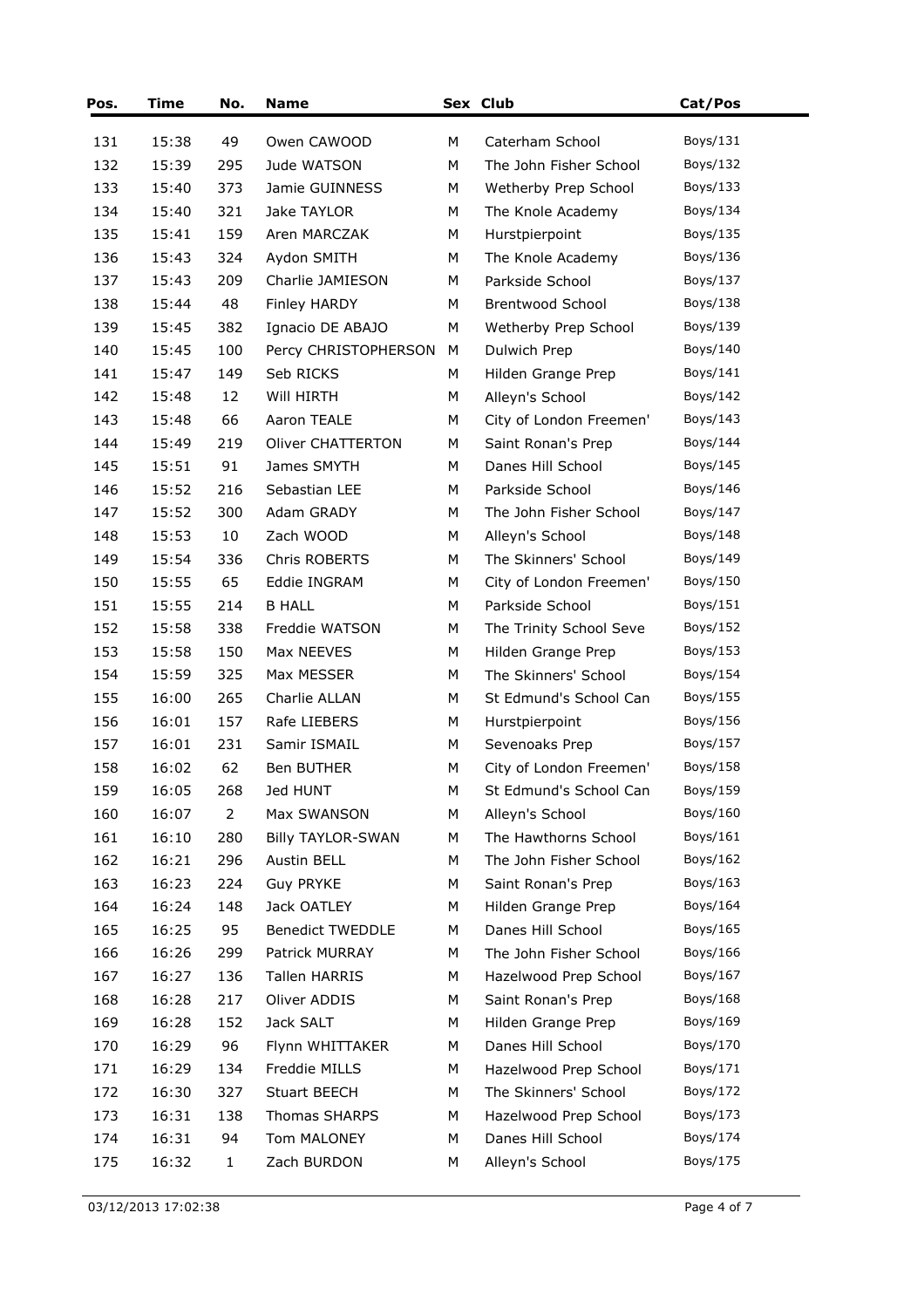| Pos. | Time  | No. | <b>Name</b>             |   | Sex Club                      | Cat/Pos  |
|------|-------|-----|-------------------------|---|-------------------------------|----------|
| 176  | 16:32 | 375 | David SANDOZ            | м | Wetherby Prep School          | Boys/176 |
| 177  | 16:39 | 196 | Louis JONGLEX DE LIGN   | M | Northbourne Park              | Boys/177 |
| 178  | 16:41 | 404 | Kieran HAZELDEN         | М | <b>Bennett Memorial Dioce</b> | Boys/178 |
| 179  | 16:42 | 383 | Vijay MATHARY           | М | Wetherby Prep School          | Boys/179 |
| 180  | 16:42 | 283 | Lucas POWELL            | м | The Hawthorns School          | Boys/180 |
| 181  | 16:43 | 257 | Ben PEATE               | М | Skippers Hill Manor           | Boys/181 |
| 182  | 16:43 | 281 | Euan ANDREWS            | М | The Hawthorns School          | Boys/182 |
| 183  | 16:44 | 334 | Henry MORRE             | М | The Skinners' School          | Boys/183 |
| 184  | 16:46 | 86  | Lucas BRINE             | м | Danes Hill School             | Boys/184 |
| 185  | 16:47 | 322 | Zak ROBINSON            | М | The Knole Academy             | Boys/185 |
| 186  | 16:51 | 337 | George NORTHCROFT       | М | The Trinity School Seve       | Boys/186 |
| 187  | 16:51 | 153 | Tom EVANS               | М | Hilden Grange Prep            | Boys/187 |
| 188  | 16:52 | 314 | Zac ROGERS              | М | The Knole Academy             | Boys/188 |
| 189  | 16:53 | 411 | Matthew CONSTABLE       | М | Claremont School              | Boys/189 |
| 190  | 16:54 | 50  | <b>Jack CARTER</b>      | М | Caterham School               | Boys/190 |
| 191  | 16:54 | 371 | Sam SERGEANT            | М | <b>TWGSB</b>                  | Boys/191 |
| 192  | 16:56 | 139 | Hugo HEWITT             | М | Hazelwood Prep School         | Boys/192 |
| 193  | 16:57 | 335 | Jamie ALLEN             | М | The Skinners' School          | Boys/193 |
| 194  | 16:58 | 151 | Connor SINCLAIR         | М | Hilden Grange Prep            | Boys/194 |
| 195  | 17:00 | 199 | Charlie SCHOLFIELD      | М | Northbourne Park              | Boys/195 |
| 196  | 17:00 | 269 | Freddy AYLOTT           | М | St Edmund's School Can        | Boys/196 |
| 197  | 17:01 | 200 | Camille CRYE            | М | Northbourne Park              | Boys/197 |
| 198  | 17:03 | 41  | <b>Toby AUSTIN</b>      | М | <b>Brentwood School</b>       | Boys/198 |
| 199  | 17:05 | 242 | Ben WILLIAMS            | М | Sevenoaks School              | Boys/199 |
| 200  | 17:06 | 161 | Rory ADAMS              | М | Hurstpierpoint                | Boys/200 |
| 201  | 17:06 | 202 | Jolyon PRESLAND         | М | Northbourne Park              | Boys/201 |
| 202  | 17:07 | 315 | Scott FITZSIMONS        | М | The Knole Academy             | Boys/202 |
| 203  | 17:08 | 113 | Marcell KUBA            | М | Farringtons School            | Boys/203 |
| 204  | 17:08 | 317 | William JERVIS          | М | The Knole Academy             | Boys/204 |
| 205  | 17:09 | 107 | Ollie HUTCHINGS         | М | Dulwich Prep                  | Boys/205 |
| 206  | 17:10 | 252 | Tomos OWEN              | М | Sevenoaks School              | Boys/206 |
| 207  | 17:10 | 201 | <b>Tristan GAUTHIER</b> | М | Northbourne Park              | Boys/207 |
| 208  | 17:12 | 270 | Ben SHEPHERD            | М | St Edmund's School Can        | Boys/208 |
| 209  | 17:13 | 47  | Alexander HOUSTON       | М | <b>Brentwood School</b>       | Boys/209 |
| 210  | 17:14 | 245 | Douglas HOYER           | М | Sevenoaks School              | Boys/210 |
| 211  | 17:17 | 3   | <b>Billy MURPHY</b>     | М | Alleyn's School               | Boys/211 |
| 212  | 17:20 | 46  | Harrison SULLIVAN       | М | <b>Brentwood School</b>       | Boys/212 |
| 213  | 17:22 | 363 | Jack BENSON             | М | <b>TWGSB</b>                  | Boys/213 |
| 214  | 17:24 | 255 | Neil D'LUCIA            | М | Skippers Hill Manor           | Boys/214 |
| 215  | 17:29 | 278 | William DAHL            | М | The Hawthorns School          | Boys/215 |
| 216  | 17:30 | 210 | Sandro CELEBIDACHI      | М | Parkside School               | Boys/216 |
| 217  | 17:33 | 45  | Ben WELLER              | М | Brentwood School              | Boys/217 |
| 218  | 17:34 | 370 | Eddie MACAULAY          | М | <b>TWGSB</b>                  | Boys/218 |
| 219  | 17:38 | 123 | Marcus HENBEST          | М | Hayesbrook School             | Boys/219 |
| 220  | 17:38 | 297 | John CLIFFORD           | М | The John Fisher School        | Boys/220 |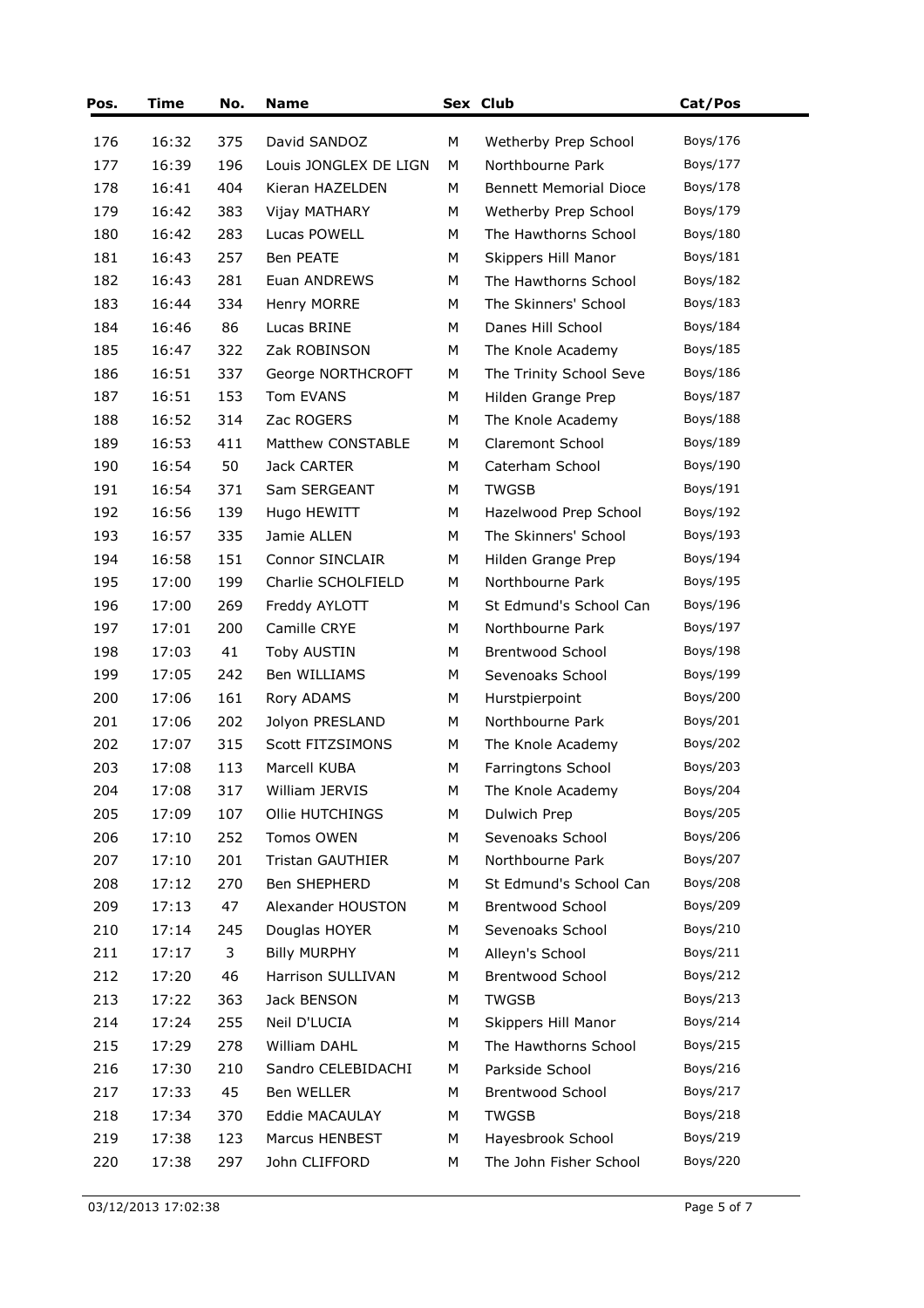| Pos. | <b>Time</b> | No. | <b>Name</b>           |   | Sex Club                      | Cat/Pos  |
|------|-------------|-----|-----------------------|---|-------------------------------|----------|
| 221  | 17:39       | 30  | Rory LOW              | М | <b>Bickley Park School</b>    | Boys/221 |
| 222  | 17:40       | 318 | Kaiya ZEKI            | М | The Knole Academy             | Boys/222 |
| 223  | 17:45       | 397 | Dan SMITH             | М | <b>Bennett Memorial Dioce</b> | Boys/223 |
| 224  | 17:47       | 27  | Niyi AMOO-PETERS      | М | <b>Bickley Park School</b>    | Boys/224 |
| 225  | 17:47       | 178 | Angus FIFE            | М | Mascalls School               | Boys/225 |
| 226  | 17:48       | 156 | George THOMAS         | М | Hilden Grange Prep            | Boys/226 |
| 227  | 17:55       | 409 | Freddie VAN BUER      | М | <b>Claremont School</b>       | Boys/227 |
| 228  | 17:55       | 267 | Charlie VANT          | М | St Edmund's School Can        | Boys/228 |
| 229  | 17:55       | 232 | George FORSTER        | М | Sevenoaks Prep                | Boys/229 |
| 230  | 17:56       | 198 | Quentin BIETTRON-DAS  | М | Northbourne Park              | Boys/230 |
| 231  | 17:57       | 410 | Sebastian COLLINGWOO  | М | Claremont School              | Boys/231 |
| 232  | 17:57       | 197 | Nils RIVIERE          | М | Northbourne Park              | Boys/232 |
| 233  | 17:58       | 412 | Isaac WALL            | М | <b>Claremont School</b>       | Boys/233 |
| 234  | 17:59       | 140 | Louis DEAN            | М | Hazelwood Prep School         | Boys/234 |
| 235  | 18:01       | 28  | Harry KOUZOS          | М | <b>Bickley Park School</b>    | Boys/235 |
| 236  | 18:06       | 124 | Joe CLARKSON          | М | Hayesbrook School             | Boys/236 |
| 237  | 18:13       | 121 | Braden BUCHANNAN      | М | Hayesbrook School             | Boys/237 |
| 238  | 18:16       | 187 | Anton KINSLER-O'SULLI | М | New Beacon                    | Boys/238 |
| 239  | 18:18       | 5   | Jude TINKLER-DAVIES   | М | Alleyn's School               | Boys/239 |
| 240  | 18:18       | 4   | Jake CAREY            | М | Alleyn's School               | Boys/240 |
| 241  | 18:26       | 259 | Sam WILLIAMS          | М | Skippers Hill Manor           | Boys/241 |
| 242  | 18:27       | 400 | Sam ROSS              | М | <b>Bennett Memorial Dioce</b> | Boys/242 |
| 243  | 18:27       | 154 | Alex LEWIS            | М | Hilden Grange Prep            | Boys/243 |
| 244  | 18:34       | 186 | Henry MATSON          | М | New Beacon                    | Boys/244 |
| 245  | 18:47       | 185 | Tom WILD              | М | New Beacon                    | Boys/245 |
| 246  | 19:13       | 403 | Harry MILLS           | М | <b>Bennett Memorial Dioce</b> | Boys/246 |
| 247  | 19:17       | 256 | Sam ANDERSON          | М | Skippers Hill Manor           | Boys/247 |
| 248  | 19:26       | 203 | George TITTERTON      | М | Northbourne Park              | Boys/248 |
| 249  | 19:36       | 110 | Matvey SKIRDA         | М | Farringtons School            | Boys/249 |
| 250  | 19:37       | 29  | Max HARDWICK          | М | <b>Bickley Park School</b>    | Boys/250 |
| 251  | 19:43       | 54  | Alex CRISCUOLO        | М | Caterham School               | Boys/251 |
| 252  | 19:51       | 25  | Callum MCLAUGHLIN     | М | <b>Bickley Park School</b>    | Boys/252 |
| 253  | 19:52       | 174 | <b>Elliott SMITH</b>  | М | Mascalls School               | Boys/253 |
| 254  | 20:00       | 177 | <b>Todd FITCH</b>     | М | Mascalls School               | Boys/254 |
| 255  | 20:07       | 244 | Renaud BAUNE          | М | Sevenoaks School              | Boys/255 |
| 256  | 20:23       | 396 | Max STOCKDALE         | М | Yardley Court                 | Boys/256 |
| 257  | 20:23       | 230 | Felix WOOD            | М | Sevenoaks Prep                | Boys/256 |
| 258  | 20:29       | 229 | Oliver BRIGHT         | М | Sevenoaks Prep                | Boys/258 |
| 259  | 20:29       | 251 | Charles RIMMER        | М | Sevenoaks School              | Boys/258 |
| 260  | 20:33       | 175 | Callum KILLENGRAY     | М | Mascalls School               | Boys/260 |
| 261  | 20:33       | 173 | Jack CARTON           | М | Mascalls School               | Boys/260 |
| 262  | 20:47       | 172 | Harry MOORE           | М | Mascalls School               | Boys/262 |
| 263  | 20:47       | 204 | Oscar BALFOUR         | М | Northbourne Park              | Boys/262 |
| 264  | 21:08       | 255 | Neil D'LUCIA          | М | Skippers Hill Manor           | Boys/264 |
| 265  | 21:08       | 258 | Callum HOLLINGDALE    | М | Skippers Hill Manor           | Boys/264 |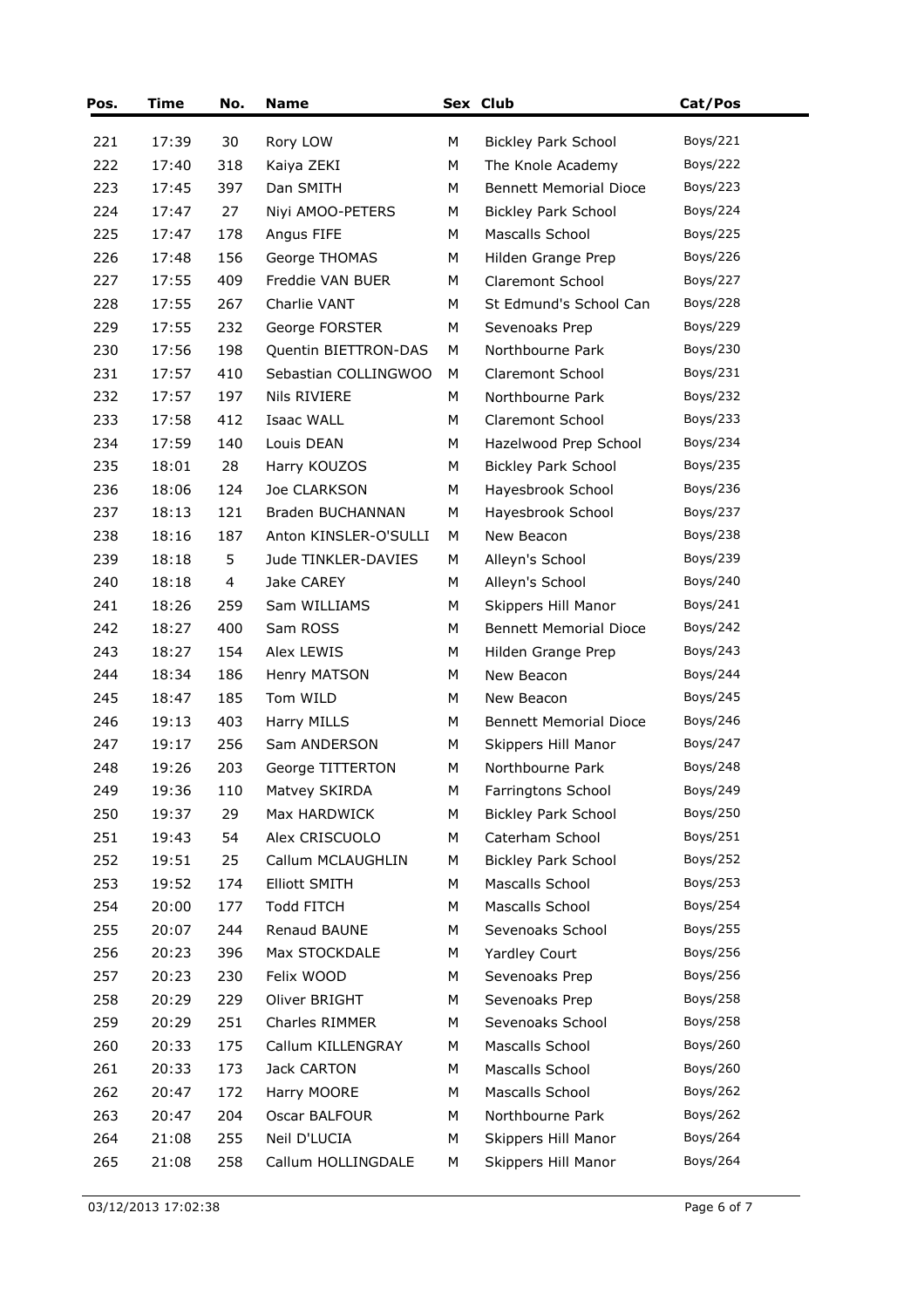| Pos. | Time  | No. | <b>Name</b>            |   | Sex Club                      | Cat/Pos  |  |
|------|-------|-----|------------------------|---|-------------------------------|----------|--|
| 266  | 21:09 | 247 | Jospeh PATERSON        | м | Sevenoaks School              | Boys/266 |  |
| 267  | 21:09 | 399 | Sam COLE               | М | <b>Bennett Memorial Dioce</b> | Boys/266 |  |
| 268  | 21:09 | 340 | Kyle BONAR             | M | The Trinity School Seve       | Boys/266 |  |
| 269  | 21:50 | 116 | Alexander BERTIOLI     | M | Farringtons School            | Boys/269 |  |
| 270  | 21:50 | 109 | Alexander PETERS       | М | Farringtons School            | Boys/269 |  |
| 271  | 22:10 | 339 | James HENDERSON        | М | The Trinity School Seve       | Boys/271 |  |
| 272  | 22:10 | 341 | Luke ROWAN             | М | The Trinity School Seve       | Boys/271 |  |
| 273  | 22:10 | 176 | Jashua HALL            | М | Mascalls School               | Boys/271 |  |
| 274  | 22:10 | 246 | <b>Benjamin TAYLOR</b> | М | Sevenoaks School              | Boys/271 |  |
| 275  | 22:10 | 342 | Calum O'ROUKE          | М | The Trinity School Seve       | Boys/271 |  |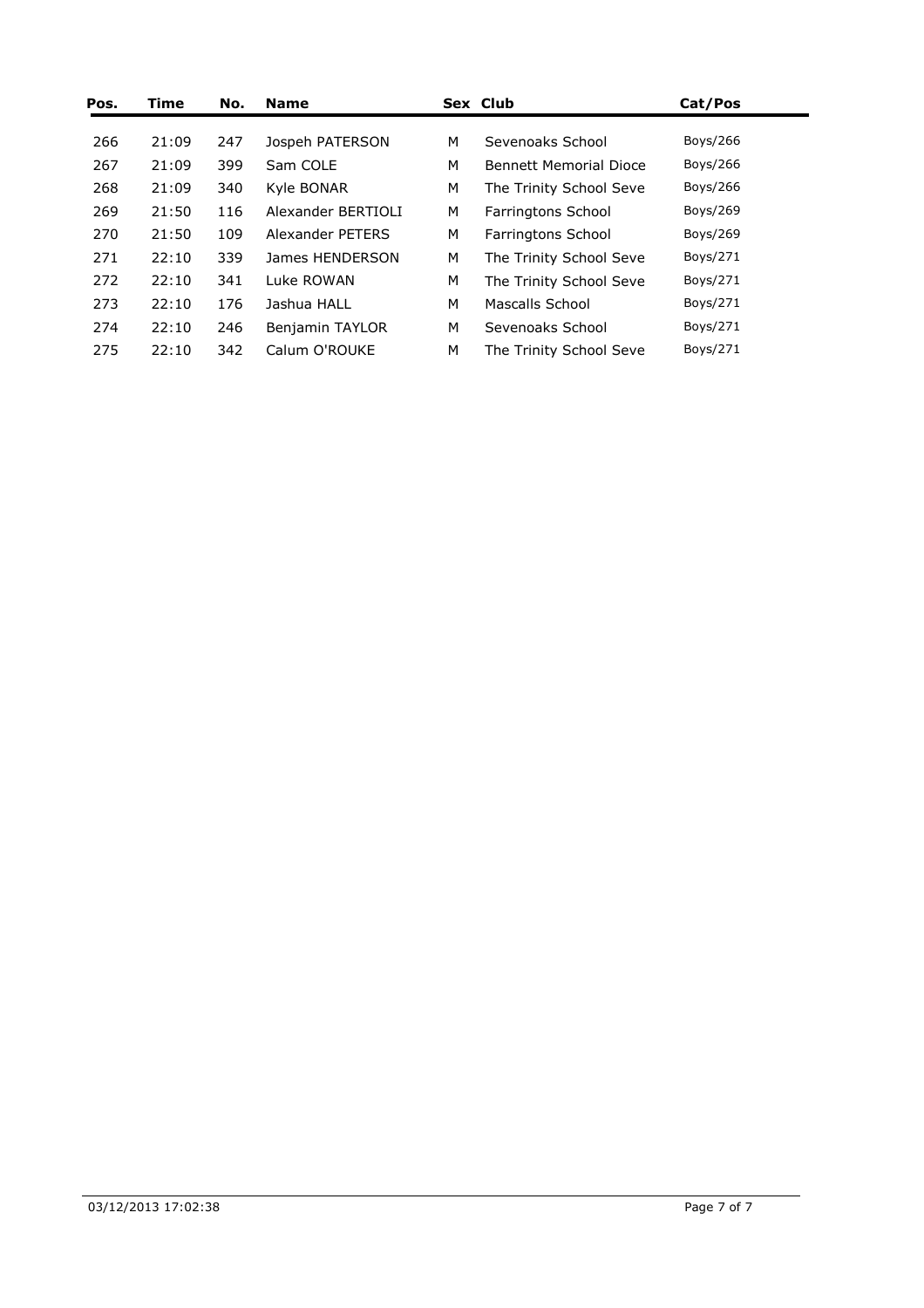*Knole Run* 29/11/2013 - 2 km

|      | <b>Overall Result</b> |     |                       |             |                            | 03/12/2013 16:57 |
|------|-----------------------|-----|-----------------------|-------------|----------------------------|------------------|
| Pos. | <b>Time</b>           | No. | <b>Name</b>           |             | Sex Club                   | Cat/Pos          |
| 1    | 9:32.49               | 349 | Kathleen FAES         | $\mathsf F$ | Walthamstow Hall           | girls/1          |
| 2    | 10:19                 | 241 | Vita DE MUNCK         | F           | Sevenoaks Prep             | girls/2          |
| 3    | 10:24                 | 97  | Darcy BOURNE          | F           | Danes Hill School          | girls/3          |
| 4    | 10:35                 | 350 | Evie BUTLER           | F           | Walthamstow Hall           | girls/4          |
| 5    | 10:45                 | 145 | Elleyn CROMBIE        | $\mathsf F$ | <b>Holmewood House</b>     | girls/5          |
| 6    | 10:48                 | 325 | Sally PALMER          | $\mathsf F$ | Trinity School Sevenoak    | girls/6          |
| 7    | 10:53                 | 61  | Abby HOLDER           | F           | City of London Freemen'    | girls/7          |
| 8    | 10:55                 | 37  | Izzy FLOWER           | $\mathsf F$ | <b>Burgess Hill School</b> | girls/8          |
| 9    | 10:56                 | 205 | Rachel BRUCE          | F           | Norwich High School        | girls/9          |
| 10   | 10:57                 | 25  | Lucy WILDE            | F           | <b>Brentwood School</b>    | girls/10         |
| 11   | 10:58                 | 6   | <b>Ellie STRATTON</b> | F           | Alleyn's School            | girls/11         |
| 12   | 11:03                 | 109 | <b>Emily BEWSHER</b>  | F           | Dulwich Prep               | girls/12         |
| 13   | 11:04                 | 343 | Abigail JOHNSTONE     | F           | <b>TWGGS</b>               | girls/13         |
| 14   | 11:05                 | 98  | Emma DAVIS            | F           | Danes Hill School          | girls/14         |
| 15   | 11:06                 | 29  | Emily POHL            | F           | <b>Brentwood School</b>    | girls/15         |
| 16   | 11:07                 | 217 | Issy PUGH             | F           | Putney High School         | girls/16         |
| 17   | 11:07                 | 337 | Romane BALCOMB        | F           | <b>TWGGS</b>               | girls/17         |
| 18   | 11:08                 | 169 | Rebecca O'BRIEN       | F           | Kent College Pembury       | girls/18         |
| 19   | 11:09                 | 244 | Darcey FRIEND         | F           | Sevenoaks Prep             | girls/19         |
| 20   | 11:11                 | 316 | Ella KING POWRIE      | F           | Tonbridge Girls Gramm      | girls/20         |
| 21   | 11:12                 | 66  | Emily WAY             | F           | City of London Freemen'    | girls/21         |
| 22   | 11:13                 | 339 | Imogen ELLIS          | F           | <b>TWGGS</b>               | girls/22         |
| 23   | 11:17                 | 64  | Evelyn LAWRENCE       | F           | City of London Freemen'    | girls/23         |
| 24   | 11:18                 | 113 | Ella CARTER           | F           | Dulwich Prep               | girls/24         |
| 25   | 11:19                 | 230 | Charlie CHATTERTON    | F           | Saint Ronan's Prep         | girls/25         |
| 26   | 11:20                 | 278 | Alice MOUNT           | $\mathsf F$ | St Edmund's School Can     | girls/26         |
| 27   | 11:22                 | 133 | Ali GELDARD           | F           | Hazelwood Prep School      | girls/27         |
| 28   | 11:22                 | 319 | Stephanie TAYLOR      | F           | Tonbridge Girls Gramm      | girls/28         |
| 29   | 11:24                 | 340 | Jasmine LEVITAS       | F           | <b>TWGGS</b>               | girls/29         |
| 30   | 11:24                 | 206 | Lucy EMMETT           | F           | Norwich High School        | girls/30         |
| 31   | 11:26                 | 10  | Josie PRINGLE         | F           | Alleyn's School            | girls/31         |
| 32   | 11:28                 | 62  | Jasmin CATO           | F           | City of London Freemen'    | girls/32         |
| 33   | 11:29                 | 313 | Mary FITZMAURICE      | F           | Tonbridge Girls Gramm      | girls/33         |
| 34   | 11:30                 | 293 | Katie WATSON          | F           | The Hawthorns School       | girls/34         |
| 35   | 11:30                 | 379 | Stephanie WEBER       | F           | Woldingham School          | girls/35         |
| 36   | 11:31                 | 63  | Natalya ROBINSON      | F           | City of London Freemen'    | girls/36         |
| 37   | 11:31                 | 292 | Madeleine PULLEN      | F           | The Hawthorns School       | girls/37         |
| 38   | 11:31                 | 351 | Molly GOLDSWORTHY     | F           | Walthamstow Hall           | girls/38         |
| 39   | 11:32                 | 362 | Steph PUXTY           | F           | Weald of Kent              | girls/39         |
| 40   | 11:33                 | 353 | Emilia DONOVAN        | F           | Walthamstow Hall           | girls/40         |

03/12/2013 16:57:19 Page 1 of 6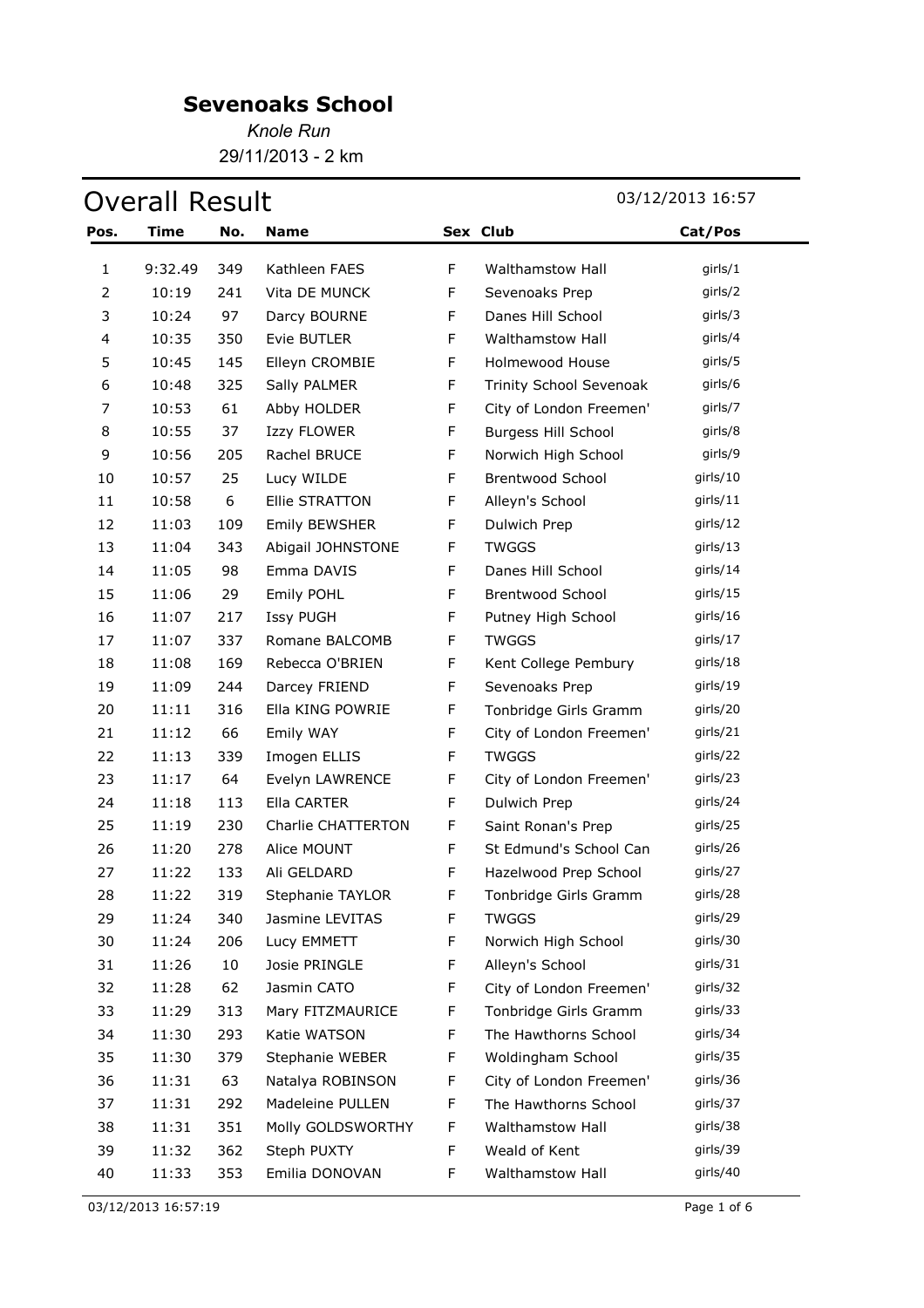| Pos. | <b>Time</b> | No.            | <b>Name</b>            |             | Sex Club                   | Cat/Pos  |
|------|-------------|----------------|------------------------|-------------|----------------------------|----------|
| 41   | 11:33       | 277            | Alex MILLARD           | F           | St Edmund's School Can     | girls/41 |
| 42   | 11:34       | 356            | Vita MILANA            | F           | Walthamstow Hall           | girls/42 |
| 43   | 11:34       | $\overline{2}$ | Izzy KERSHAW           | F           | Alleyn's School            | girls/43 |
| 44   | 11:37       | 110            | Annie WILSON           | F           | Dulwich Prep               | girls/44 |
| 45   | 11:37       | 105            | Anna PANG              | F           | Danes Hill School          | girls/45 |
| 46   | 11:39       | 341            | Olivia MORAN           | F           | <b>TWGGS</b>               | girls/46 |
| 47   | 11:40       | 118            | Olivia KEENE           | F           | Dulwich Prep               | girls/47 |
| 48   | 11:41       | 26             | Emilia CLARK           | $\mathsf F$ | <b>Brentwood School</b>    | girls/48 |
| 49   | 11:41       | 9              | Imogen CURTIS          | F           | Alleyn's School            | girls/49 |
| 50   | 11:41       | 119            | Mary ASHBY             | F           | Dulwich Prep               | girls/50 |
| 51   | 11:42       | 106            | Emily GUCKIAN          | F           | Danes Hill School          | girls/51 |
| 52   | 11:42       | 99             | Phoebe MCCUTCHEON      | F           | Danes Hill School          | girls/52 |
| 53   | 11:44       | 65             | Isabella FAKKEL        | F           | City of London Freemen'    | girls/53 |
| 54   | 11:45       | 102            | Isabelle FRANCO        | F           | Danes Hill School          | girls/54 |
| 55   | 11:45       | 159            | Georgia HARRIS         | $\mathsf F$ | Hurstpierpoint College     | girls/55 |
| 56   | 11:47       | 219            | Jess COLLINS           | F           | Putney High School         | girls/56 |
| 57   | 11:47       | 38             | Mille BARKER           | F           | <b>Burgess Hill School</b> | girls/57 |
| 58   | 11:48       | 290            | Darcy MYLAND           | F           | The Hawthorns School       | girls/58 |
| 59   | 11:49       | 13             | Sophie CROOKS          | $\mathsf F$ | Ardingly                   | girls/59 |
| 60   | 11:50       | 253            | Meghan WATSON          | F           | Sevenoaks School           | girls/60 |
| 61   | 11:51       | 262            | Zoe EIFION-JONES       | $\mathsf F$ | Sevenoaks School           | girls/61 |
| 62   | 11:51       | 314            | Lucy FITZMAURICE       | F           | Tonbridge Girls Gramm      | girls/62 |
| 63   | 11:54       | 40             | <b>Kizzy BUDD</b>      | $\mathsf F$ | <b>Burgess Hill School</b> | girls/63 |
| 64   | 11:56       | 354            | Natasha COOKE          | F           | Walthamstow Hall           | girls/64 |
| 65   | 11:57       | 352            | Rebecca SMITH          | F           | <b>Walthamstow Hall</b>    | girls/65 |
| 66   | 11:59       | 114            | Bethan PEPLER          | F           | Dulwich Prep               | girls/66 |
| 67   | 11:59       | 194            | Carla RUIZ DE LA PRADA | - F         | Northbourne Park           | girls/67 |
| 68   | 11:59       | 255            | Michelle LI            | F           | Sevenoaks School           | girls/68 |
| 69   | 12:00       | 193            | Honor GLYNN-WILLIAMS   | $\mathsf F$ | Northbourne Park           | girls/69 |
| 70   | 12:00       | 76             | Christ VAN HEERDEN     | F           | Combe Bank School          | girls/70 |
| 71   | 12:00       | 260            | Florence COUMBE        | $\mathsf F$ | Sevenoaks School           | girls/71 |
| 72   | 12:01       | $\mathbf{1}$   | Freya HIBBERD          | F           | Alleyn's School            | girls/72 |
| 73   | 12:05       | 101            | Charlotte IMBERT       | F           | Danes Hill School          | girls/73 |
| 74   | 12:05       | 48             | Jenny CHEE             | F           | <b>Burgess Hill School</b> | girls/74 |
| 75   | 12:05       | 27             | <b>Ashley CHALMERS</b> | F           | Brentwood School           | girls/75 |
| 76   | 12:06       | 295            | Bernadette CHEING-WHI  | F           | The Hawthorns School       | girls/76 |
| 77   | 12:07       | 122            | Juliet MAHER           | $\mathsf F$ | Farringtons School         | girls/77 |
| 78   | 12:07       | 221            | Sophie HOARE           | F           | Putney High School         | girls/78 |
| 79   | 12:08       | 121            | Imogen ALLEN           | F           | Farringtons School         | girls/79 |
| 80   | 12:08       | 218            | Phoebe SHAW            | F           | Putney High School         | girls/80 |
| 81   | 12:10       | 115            | Jemima BRUCE LOCKHA    | F           | Dulwich Prep               | girls/81 |
| 82   | 12:12       | 100            | Maria WALL             | F           | Danes Hill School          | girls/82 |
| 83   | 12:14       | 42             | Ceri DAVIS             | F           | <b>Burgess Hill School</b> | girls/83 |
| 84   | 12:14       | 45             | Daisey MAYHEW          | F           | <b>Burgess Hill School</b> | girls/84 |
| 85   | 12:14       | 46             | Jess HURST             | F           | <b>Burgess Hill School</b> | girls/85 |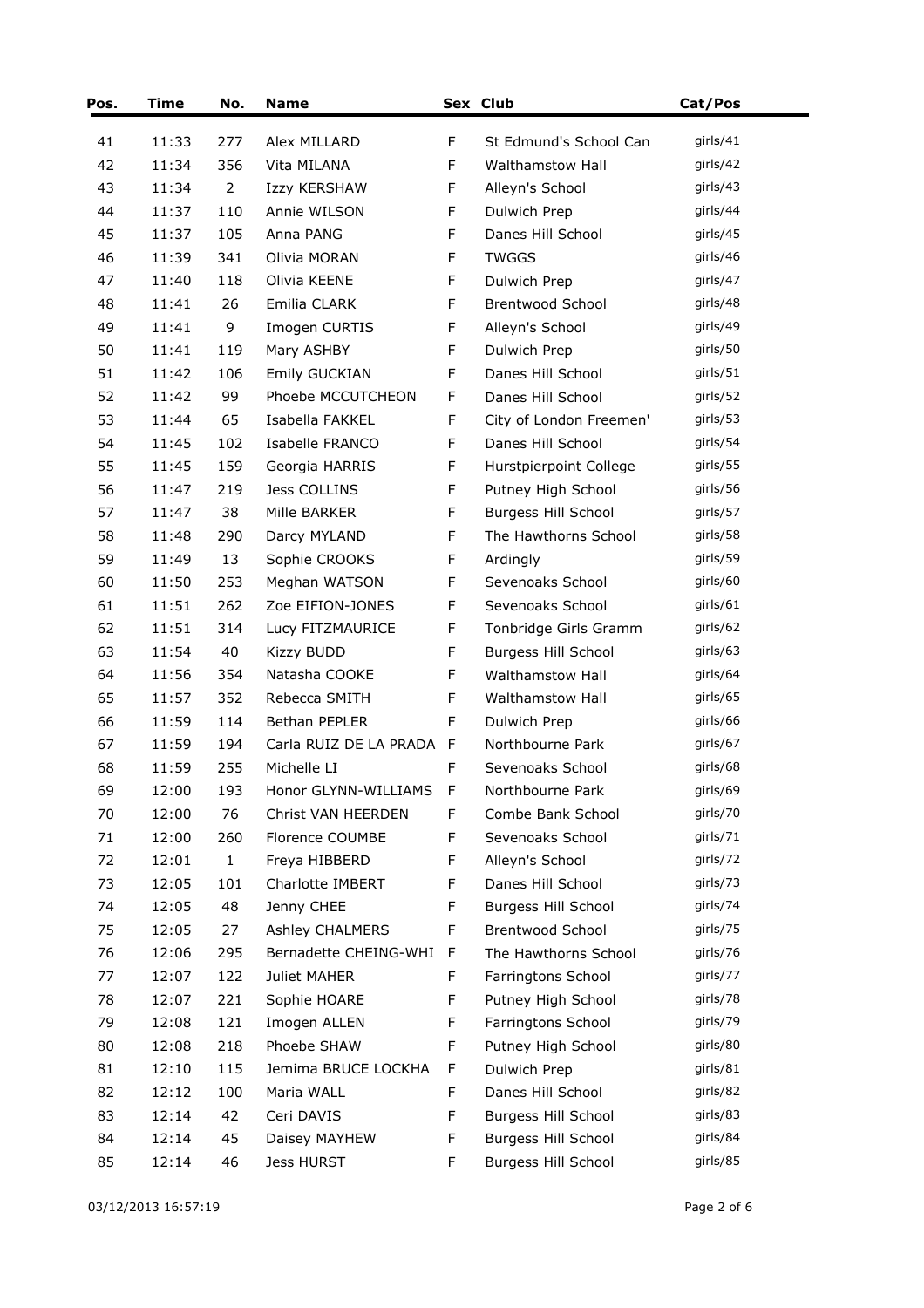| Pos. | Time  | No. | <b>Name</b>             |             | Sex Club                   | Cat/Pos      |
|------|-------|-----|-------------------------|-------------|----------------------------|--------------|
| 86   | 12:15 | 317 | Lauren VINTEN           | F           | Tonbridge Girls Gramm      | girls/86     |
| 87   | 12:16 | 4   | Megan WHITTAKER         | F           | Alleyn's School            | girls/87     |
| 88   | 12:16 | 322 | Matilda HALL            | F           | Tonbridge Girls Gramm      | girls/88     |
| 89   | 12:18 | 326 | Gracie JORDAN           | F           | Trinity School Sevenoak    | girls/89     |
| 90   | 12:18 | 170 | Arriana KULIGOWSKI      | F           | Kent College Pembury       | girls/90     |
| 91   | 12:19 | 195 | Amandine LUCAS          | F           | Northbourne Park           | girls/91     |
| 92   | 12:20 | 242 | Inger SAGENIO           | F           | Sevenoaks Prep             | girls/92     |
| 93   | 12:21 | 281 | Olivia NICHOLLS         | F           | St Edmund's School Can     | girls/93     |
| 94   | 12:23 | 78  | Chloe WILLIAMS          | F           | Combe Bank School          | girls/94     |
| 95   | 12:27 | 344 | Jennifer KEARNEY        | F           | <b>TWGGS</b>               | girls/95     |
| 96   | 12:28 | 7   | Isabel DOHERTY          | F           | Alleyn's School            | girls/96     |
| 97   | 12:30 | 347 | Rachel MORAN            | F           | <b>TWGGS</b>               | girls/97     |
| 98   | 12:32 | 256 | Flo ADCOCK              | F           | Sevenoaks School           | girls/98     |
| 99   | 12:33 | 111 | Ella BATTSON            | F           | Dulwich Prep               | girls/99     |
| 100  | 12:35 | 209 | Aditi NAIK              | F           | Norwich High School        | girls/100    |
| 101  | 12:37 | 208 | <b>Bella PERRY</b>      | F           | Norwich High School        | girls/ $101$ |
| 102  | 12:37 | 258 | Juliette BRIERY         | F           | Sevenoaks School           | girls/102    |
| 103  | 12:38 | 308 | Katie DONOVAN           | F           | The Knole Academy          | girls/103    |
| 104  | 12:40 | 294 | Poppy OLIVER            | F           | The Hawthorns School       | girls/104    |
| 105  | 12:40 | 5   | Maddy BUTLER            | F           | Alleyn's School            | girls/ $105$ |
| 106  | 12:41 | 366 | Emily COOK              | F           | Weald of Kent              | girls/106    |
| 107  | 12:44 | 47  | Annie HARRIS            | F           | <b>Burgess Hill School</b> | girls/107    |
| 108  | 12:44 | 259 | Hana YUN-STEVENS        | F           | Sevenoaks School           | girls/108    |
| 109  | 12:45 | 309 | Jodie HOBSON            | F           | The Knole Academy          | girls/109    |
| 110  | 12:45 | 318 | Lucy KINGSTON           | F           | Tonbridge Girls Gramm      | girls/ $110$ |
| 111  | 12:45 | 207 | Daisy ROLPH             | F           | Norwich High School        | girls/111    |
| 112  | 12:46 | 39  | Nancy WILLIAMS          | $\mathsf F$ | <b>Burgess Hill School</b> | girls/112    |
| 113  | 12:47 | 397 | Chloe MANNING           | F           | Claremont School           | girls/113    |
| 114  | 12:47 | 112 | Emily DAVIS             | F           | Dulwich Prep               | girls/114    |
| 115  | 12:48 | 357 | Rosie DENNIS            | F           | Walthamstow Hall           | qirls/115    |
| 116  | 12:48 | 358 | Nancy DENNIS            | F           | Walthamstow Hall           | girls/116    |
| 117  | 12:48 | 8   | Bea ANDERSON            | F           | Alleyn's School            | girls/117    |
| 118  | 12:48 | 228 | Sophie SEARGENT         | F           | Putney High School         | girls/118    |
| 119  | 12:49 | 175 | India NICHOLSON         | F           | Kent College Pembury       | girls/ $119$ |
| 120  | 12:53 | 11  | Ella NEWINS             | F           | Alleyn's School            | girls/120    |
| 121  | 12:53 | 211 | Charlotte GUNDRY        | F           | Norwich High School        | girls/121    |
| 122  | 12:53 | 364 | <b>Belle WITHNALL</b>   | F           | Weald of Kent              | girls/122    |
| 123  | 12:55 | 301 | Jolene SMITH            | F           | The Knole Academy          | girls/123    |
| 124  | 12:55 | 398 | <b>Issy BARLOW</b>      | F           | Claremont School           | girls/ $124$ |
| 125  | 12:56 | 158 | <b>Kitty FRANCIS</b>    | F           | Hurstpierpoint College     | girls/125    |
| 126  | 12:56 | 134 | Jim KINGDON-JONES       | F           | Hazelwood Prep School      | girls/126    |
| 127  | 12:56 | 171 | Emma PHILLIPS           | F           | Kent College Pembury       | girls/127    |
| 128  | 12:57 | 14  | <b>Grace VANS AGNEW</b> | F           | Ardingly                   | girls/128    |
| 129  | 12:57 | 49  | Emma KNIGHT             | F           | Caterham School            | girls/129    |
| 130  | 12:58 | 225 | Poppy JAMES             | F           | Putney High School         | girls/130    |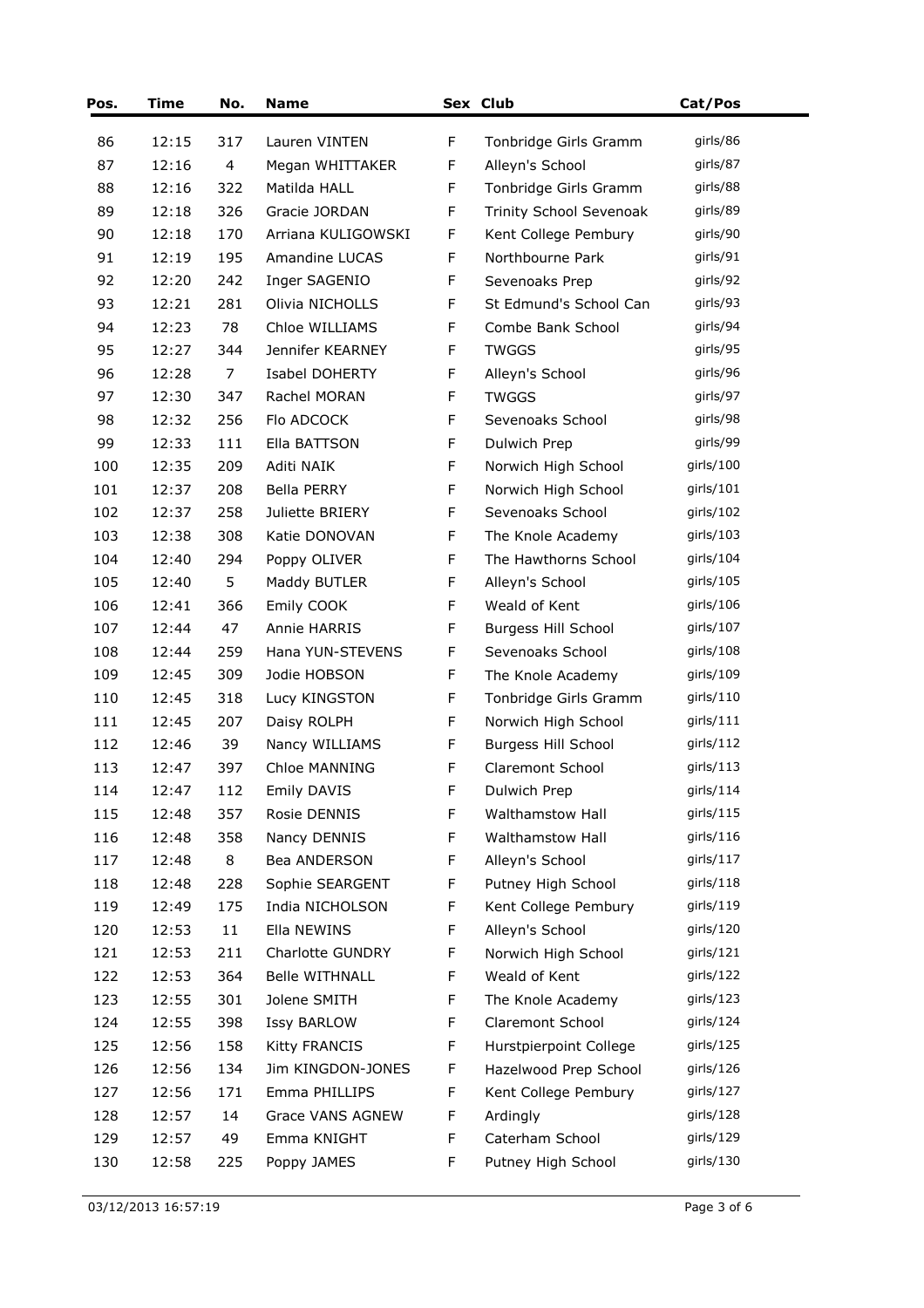| Pos. | Time  | No. | <b>Name</b>             |             | Sex Club                   | Cat/Pos      |
|------|-------|-----|-------------------------|-------------|----------------------------|--------------|
| 131  | 13:00 | 374 | Lily HASSETT            | F           | Woldingham School          | girls/131    |
| 132  | 13:00 | 41  | Sophie BINNS            | F           | <b>Burgess Hill School</b> | girls/132    |
| 133  | 13:00 | 370 | Suzy BIGWOOD            | $\mathsf F$ | Weald of Kent              | qirls/133    |
| 134  | 13:01 | 373 | Charlotte ALEXANDER     | F           | Woldingham School          | girls/ $134$ |
| 135  | 13:03 | 369 | Lotte HOLDER            | F           | Weald of Kent              | girls/ $135$ |
| 136  | 13:05 | 254 | Evelyn MAES             | F           | Sevenoaks School           | girls/136    |
| 137  | 13:05 | 161 | Emily JOHNSON           | F           | Hurstpierpoint College     | girls/137    |
| 138  | 13:05 | 365 | Isabella INNS           | $\mathsf F$ | Weald of Kent              | girls/ $138$ |
| 139  | 13:06 | 368 | Katie HENDERSON         | F           | Weald of Kent              | girls/139    |
| 140  | 13:09 | 28  | Lucy PATCHETT           | F           | <b>Brentwood School</b>    | girls/ $140$ |
| 141  | 13:10 | 375 | Tara BAKER              | $\mathsf F$ | Woldingham School          | girls/ $141$ |
| 142  | 13:10 | 75  | Zara STAPLES            | F           | Combe Bank School          | girls/142    |
| 143  | 13:11 | 135 | Lauren HINDLEY          | F           | Hazelwood Prep School      | girls/143    |
| 144  | 13:11 | 283 | Ellie WALKER REID       | $\mathsf F$ | St Edmund's School Can     | girls/144    |
| 145  | 13:13 | 355 | Alice MILLS             | F           | <b>Walthamstow Hall</b>    | girls/ $145$ |
| 146  | 13:15 | 222 | Marleen KOONER          | F           | Putney High School         | qirls/146    |
| 147  | 13:15 | 74  | Alice BRADFORD          | $\mathsf F$ | Combe Bank School          | girls/147    |
| 148  | 13:16 | 243 | Emily RIGNEY            | F           | Sevenoaks Prep             | girls/148    |
| 149  | 13:16 | 367 | Mia HEBDEN              | F           | Weald of Kent              | girls/149    |
| 150  | 13:17 | 324 | Georgia WHITE           | $\mathsf F$ | Tonbridge Girls Gramm      | girls/150    |
| 151  | 13:18 | 223 | Alice O'FLYNN           | $\mathsf F$ | Putney High School         | girls/ $151$ |
| 152  | 13:20 | 173 | Annabelle CYSTER        | F           | Kent College Pembury       | girls/152    |
| 153  | 13:20 | 233 | Emmy SHAW               | $\mathsf F$ | Saint Ronan's Prep         | girls/153    |
| 154  | 13:24 | 280 | <b>D'Arcy TATTERTON</b> | $\mathsf F$ | St Edmund's School Can     | girls/ $154$ |
| 155  | 13:24 | 35  | Faye BARNARD            | $\mathsf F$ | Brentwood School           | girls/ $155$ |
| 156  | 13:26 | 215 | Emily GILBERTSON        | $\mathsf F$ | Norwich High School        | girls/156    |
| 157  | 13:27 | 214 | Alice YOUNG             | F           | Norwich High School        | girls/ $157$ |
| 158  | 13:28 | 342 | Isabel MACNUTT          | $\mathsf F$ | <b>TWGGS</b>               | girls/ $158$ |
| 159  | 13:30 | 361 | Anabelle WELSH          | $\mathsf F$ | Weald of Kent              | girls/159    |
| 160  | 13:31 | 138 | Amber TWYMAN            | F           | Hazelwood Prep School      | girls/ $160$ |
| 161  | 13:32 | 123 | Lavinia EWART           | $\mathsf F$ | Farringtons School         | girls/161    |
| 162  | 13:33 | 199 | Philippa LENEY          | F           | Northbourne Park           | girls/162    |
| 163  | 13:34 | 157 | Tinka                   | F           | Hurstpierpoint College     | girls/163    |
| 164  | 13:34 | 371 | Jessica WITHNALL        | F           | Weald of Kent              | girls/164    |
| 165  | 13:35 | 197 | Molly GU                | $\mathsf F$ | Northbourne Park           | girls/165    |
| 166  | 13:36 | 245 | Imogen SALMON           | F           | Sevenoaks Prep             | girls/166    |
| 167  | 13:37 | 232 | Lily MARSH              | F           | Saint Ronan's Prep         | girls/167    |
| 168  | 13:38 | 30  | Katie SULLIVAN          | F           | Brentwood School           | girls/168    |
| 169  | 13:41 | 267 | Poppy PICKEN            | F           | Skippers Hill Manor        | girls/169    |
| 170  | 13:42 | 257 | Sarah WILLIAMS          | F           | Sevenoaks School           | girls/170    |
| 171  | 13:42 | 291 | Sophie NATHAN           | F           | The Hawthorns School       | girls/171    |
| 172  | 13:43 | 289 | Amelia CARR             | F           | The Hawthorns School       | girls/172    |
| 173  | 13:44 | 264 | Isla JENNY              | F           | Sevenoaks School           | girls/173    |
| 174  | 13:45 | 179 | Sophie BURROUGHS        | F           | Kent College Pembury       | girls/174    |
| 175  | 13:45 | 363 | Megan HOLNESS           | F           | Weald of Kent              | girls/175    |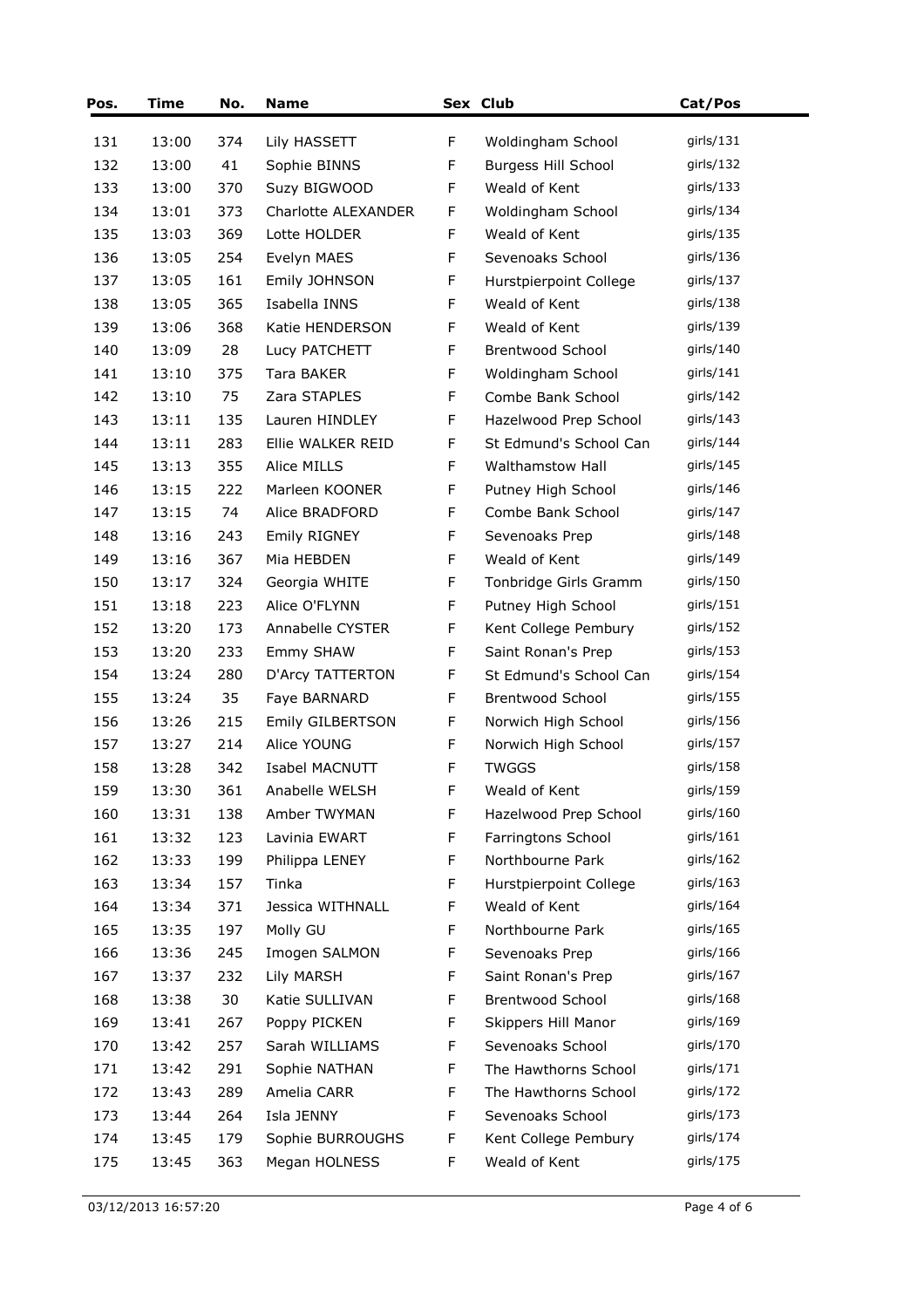| Pos. | Time  | No. | <b>Name</b>          |              | Sex Club                   | Cat/Pos      |
|------|-------|-----|----------------------|--------------|----------------------------|--------------|
| 176  | 13:46 | 226 | Anna SHUSSER         | F            | Putney High School         | girls/176    |
| 177  | 13:46 | 328 | Jessica O HARA       | $\mathsf F$  | Trinity School Sevenoak    | girls/177    |
| 178  | 13:46 | 400 | Tamara DAMAN         | $\mathsf F$  | Claremont School           | girls/178    |
| 179  | 13:48 | 124 | Ella CHICK           | $\mathsf F$  | Farringtons School         | girls/179    |
| 180  | 13:48 | 399 | Hollie POOKE         | F            | Claremont School           | girls/180    |
| 181  | 13:50 | 200 | Evie JACKAMAN        | $\mathsf F$  | Northbourne Park           | girls/181    |
| 182  | 13:50 | 36  | Rachel BUERGIN       | F            | <b>Brentwood School</b>    | girls/182    |
| 183  | 13:53 | 381 | Casilda S-FERNANDEZ  | F            | Woldingham School          | girls/183    |
| 184  | 13:54 | 372 | Gemma PARKER         | F            | Weald of Kent              | girls/184    |
| 185  | 13:57 | 43  | Amy LOVEJOY          | F            | <b>Burgess Hill School</b> | girls/185    |
| 186  | 13:58 | 52  | Roberta LACK         | F            | Caterham School            | girls/186    |
| 187  | 14:01 | 311 | Ellie MAY O'FLYNN    | F            | The Knole Academy          | girls/187    |
| 188  | 14:03 | 229 | Sophie CHARLESWORTH  | F            | Saint Ronan's Prep         | girls/ $188$ |
| 189  | 14:04 | 346 | Matha RIGBY          | F            | <b>TWGGS</b>               | girls/ $189$ |
| 190  | 14:05 | 307 | Megan HOBSON         | F            | The Knole Academy          | girls/190    |
| 191  | 14:06 | 196 | Libby BOWEN          | F            | Northbourne Park           | girls/191    |
| 192  | 14:06 | 345 | Alice SANDERSON      | F            | <b>TWGGS</b>               | girls/192    |
| 193  | 14:06 | 270 | Ellie JONES          | F            | Skippers Hill Manor        | girls/193    |
| 194  | 14:07 | 327 | Isobel SMITH         | F            | Trinity School Sevenoak    | girls/194    |
| 195  | 14:07 | 137 | Olga DUBOV           | $\mathsf F$  | Hazelwood Prep School      | girls/195    |
| 196  | 14:08 | 384 | Annabel DAY          | F            | Woldingham School          | girls/196    |
| 197  | 14:10 | 376 | Rebecca JEFFREY      | $\mathsf F$  | Woldingham School          | girls/197    |
| 198  | 14:13 | 213 | Elin DAVIES          | F            | Norwich High School        | girls/198    |
| 199  | 14:14 | 15  | Hannah SMITH         | F            | Ardingly                   | girls/199    |
| 200  | 14:16 | 382 | Sorcha BLACKSHAW     | F            | Woldingham School          | girls/200    |
| 201  | 14:16 | 261 | Martha REEVE         | F            | Sevenoaks School           | girls/201    |
| 202  | 14:17 | 310 | Georgia LANE         | $\mathsf F$  | The Knole Academy          | girls/202    |
| 203  | 14:18 | 160 | Flora SCOTT          | F            | Hurstpierpoint College     | girls/203    |
| 204  | 14:19 | 198 | Zita BIZOUARD DE MON | $\mathsf{F}$ | Northbourne Park           | girls/204    |
| 205  | 14:21 | 31  | Abi COE              | F            | Brentwood School           | girls/205    |
| 206  | 14:21 | 212 | Mercedes HUNTER      | F            | Norwich High School        | girls/206    |
| 207  | 14:22 | 378 | Margot BIRCH         | F            | Woldingham School          | girls/207    |
| 208  | 14:22 | 377 | Henrietta ARNFIELD   | F            | Woldingham School          | girls/208    |
| 209  | 14:26 | 51  | Anna GARDNER         | F            | Caterham School            | girls/209    |
| 210  | 14:26 | 34  | <b>Sky LYNCH</b>     | F            | Brentwood School           | girls/ $210$ |
| 211  | 14:26 | 178 | Katie HOWGILL        | F            | Kent College Pembury       | girls/211    |
| 212  | 14:29 | 282 | Milly SHERWIN        | F            | St Edmund's School Can     | girls/212    |
| 213  | 14:31 | 3   | Meenathi RAMANAN     | F            | Alleyn's School            | girls/213    |
| 214  | 14:31 | 360 | Eleanor CHITTY       | F            | Walthamstow Hall           | girls/ $214$ |
| 215  | 14:35 | 50  | Amy DAVIES           | F            | Caterham School            | girls/215    |
| 216  | 14:40 | 312 | Lucy RELF            | F            | The Knole Academy          | girls/ $216$ |
| 217  | 14:40 | 44  | Mille SWAFFER        | F            | <b>Burgess Hill School</b> | girls/217    |
| 218  | 14:41 | 136 | Jade TAYLOR          | $\mathsf F$  | Hazelwood Prep School      | girls/218    |
| 219  | 14:43 | 331 | Hannah BOLTON        | F            | Trinity School Sevenoak    | girls/219    |
| 220  | 14:49 | 320 | Eugenie MERRISON GAL | F            | Tonbridge Girls Gramm      | girls/220    |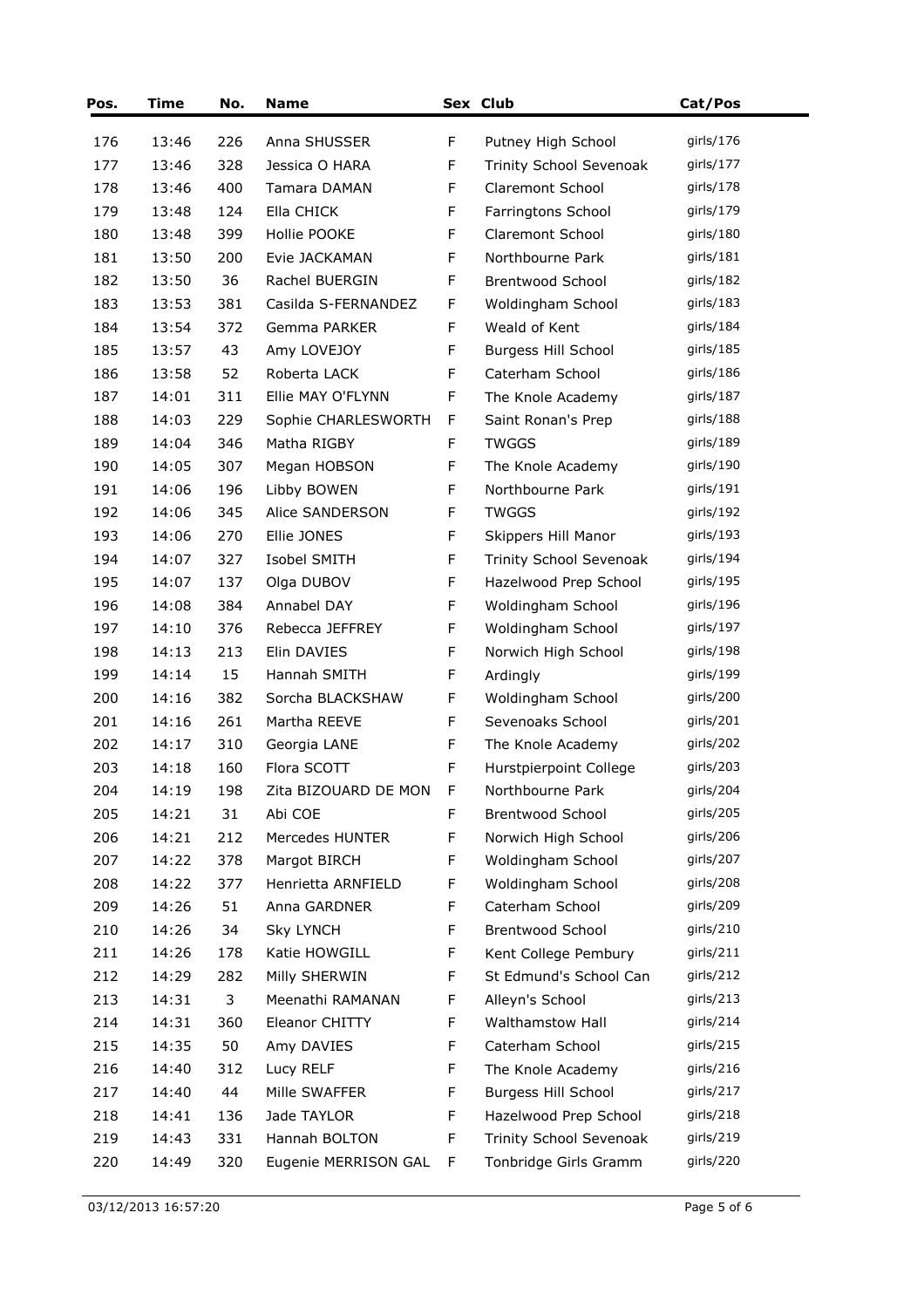| Pos. | <b>Time</b> | No. | Name                    |    | Sex Club                       | Cat/Pos   |
|------|-------------|-----|-------------------------|----|--------------------------------|-----------|
| 221  | 14:49       | 176 | Elisabeth TRUSCOT       | F  | Kent College Pembury           | girls/221 |
| 222  | 14:53       | 220 | Anoshka MAINI           | F  | Putney High School             | girls/222 |
| 223  | 14:54       | 330 | Joanna CREAK            | F  | <b>Trinity School Sevenoak</b> | girls/223 |
| 224  | 14:54       | 174 | Jasmin MURRAY           | F  | Kent College Pembury           | girls/224 |
| 225  | 15:00       | 359 | Grace PELLING           | F  | <b>Walthamstow Hall</b>        | qirls/225 |
| 226  | 15:02       | 383 | Evelyn PICKLES          | F  | Woldingham School              | girls/226 |
| 227  | 15:04       | 216 | Raffaella DICKINS-EASTI | -F | Norwich High School            | girls/227 |
| 228  | 15:07       | 386 | Hattie CHUDLEY          | F  | <b>Bennett Memorial Dioce</b>  | girls/228 |
| 229  | 15:07       | 279 | Maggie BAXTER           | F  | St Edmund's School Can         | girls/229 |
| 230  | 15:08       | 177 | Olivia WOOD             | F  | Kent College Pembury           | girls/230 |
| 231  | 15:14       | 315 | Alex DUNCAN             | F  | Tonbridge Girls Gramm          | girls/231 |
| 232  | 15:18       | 323 | Maddy BRYAN             | F  | Tonbridge Girls Gramm          | girls/232 |
| 233  | 15:21       | 332 | Anya-Mae MORGAN         | F  | Trinity School Sevenoak        | girls/233 |
| 234  | 15:29       | 348 | Alice TUNE              | F  | <b>TWGGS</b>                   | girls/234 |
| 235  | 15:30       | 302 | Jess WELCH              | F  | The Knole Academy              | girls/235 |
| 236  | 15:31       | 269 | Lucinda TILBURTY        | F  | Skippers Hill Manor            | girls/236 |
| 237  | 15:46       | 79  | Megan ELLIOTT           | F  | Combe Bank School              | girls/237 |
| 238  | 15:47       | 83  | Georgia BULL            | F  | Combe Bank School              | qirls/238 |
| 239  | 15:56       | 305 | Ellie KING              | F  | The Knole Academy              | girls/239 |
| 240  | 16:11       | 390 | Natalie COX             | F  | <b>Bennett Memorial Dioce</b>  | girls/240 |
| 241  | 16:25       | 388 | Kaoey BYARD             | F  | <b>Bennett Memorial Dioce</b>  | girls/241 |
| 242  | 16:44       | 306 | Beth BOOKER             | F  | The Knole Academy              | girls/242 |
| 243  | 16:52       | 77  | Maisie EASTON           | F  | Combe Bank School              | girls/243 |
| 244  | 17:25       | 84  | Cloe CRISPIN            | F  | Combe Bank School              | girls/244 |
| 245  | 17:25       | 333 | Ellie CUMMING           | F  | <b>Trinity School Sevenoak</b> | girls/245 |
| 246  | 17:50       | 329 | Maddie WILSON           | F  | Trinity School Sevenoak        | girls/246 |
| 247  | 18:06       | 81  | Lucy TOWNSEND           | F  | Combe Bank School              | girls/247 |
| 248  | 18:23       | 387 | <b>Holly BURVELL</b>    | F  | <b>Bennett Memorial Dioce</b>  | girls/248 |
| 249  | 18:31       | 334 | <b>Ellie NEWMAN</b>     | F  | Trinity School Sevenoak        | girls/249 |
| 250  | 18:32       | 53  | <b>Charlotte ROBERS</b> | F  | Caterham School                | girls/250 |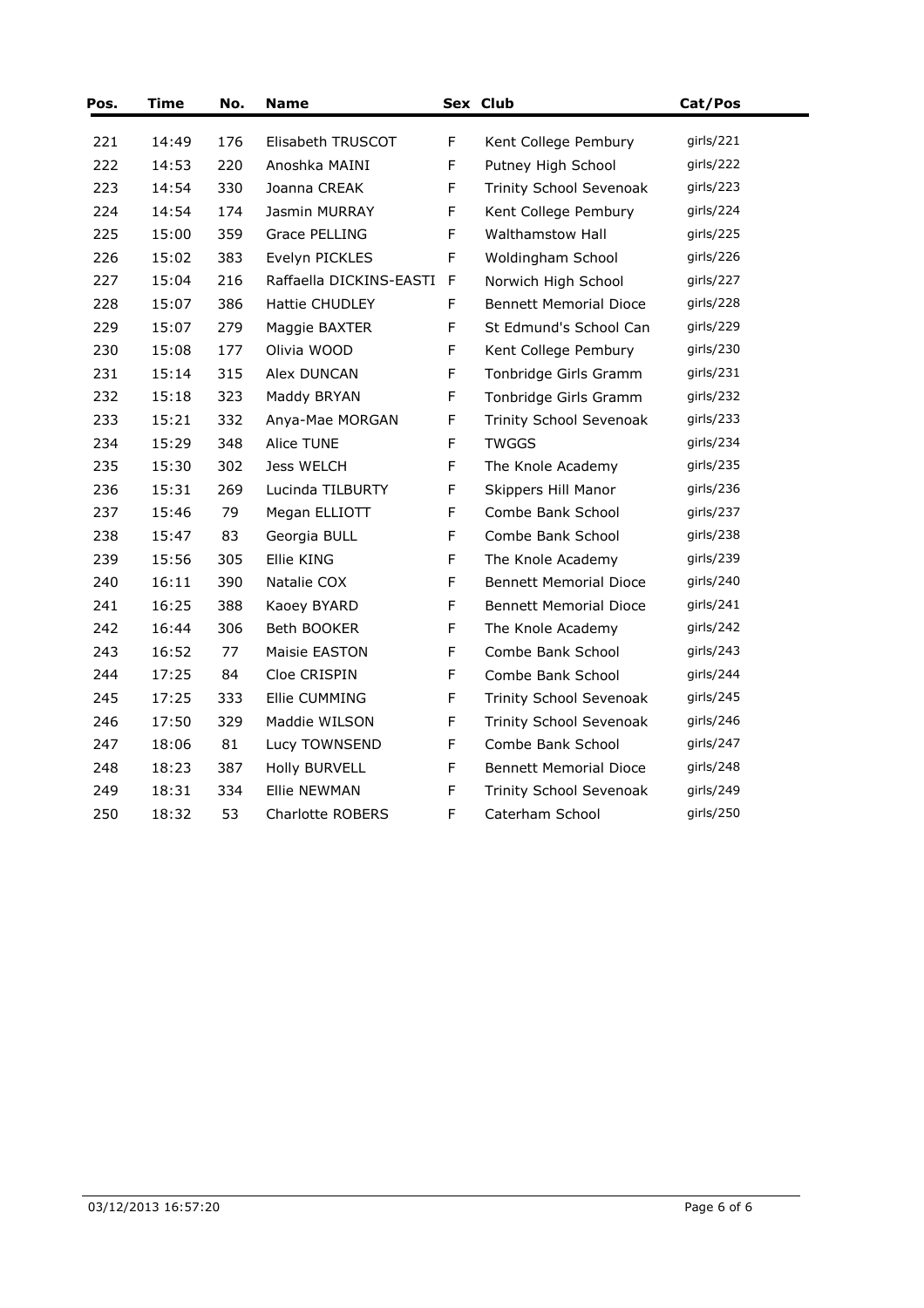*Knole Run* 29/11/2013 - 3 km

# Boys Team Results

| 1                   | The Judd School - 1                                   |       |              |                                        | 70 points           |    |                         |       |    |
|---------------------|-------------------------------------------------------|-------|--------------|----------------------------------------|---------------------|----|-------------------------|-------|----|
|                     | Oscar Lewtas                                          | 13:32 | 14           | Joseph Georgiadis 13:34 16             |                     |    | Adam van der Plas 13:37 |       | 19 |
|                     | Gideon Goldring 13:40                                 |       | 21           |                                        |                     |    |                         |       |    |
| $\mathbf{2}$        | <b>Brentwood School - 1</b>                           |       |              |                                        | 70 points           |    |                         |       |    |
|                     | Elliot Cordery                                        | 12:47 | 1            | Dom Clatworthy 13:16                   |                     | 6  | Max Fewster             | 13:30 | 10 |
|                     | Sam Elwood                                            | 14:23 | 53           |                                        |                     |    |                         |       |    |
| 3.                  | The John Fisher School - 1                            |       |              |                                        | 82 points           |    |                         |       |    |
| Ben Brant           |                                                       | 13:33 | 15           | Gianluca Ercolano 13:35 17 Harry Smith |                     |    |                         | 13:38 | 20 |
|                     | Alex Grady 13:58                                      |       | 30           |                                        |                     |    |                         |       |    |
|                     | 4 Yardley Court - 1                                   |       |              |                                        | 98 points           |    |                         |       |    |
|                     | Charlie Crick                                         | 12:59 | 3            | Harry Yorke 13:31                      |                     | 12 | William Tyler           | 14:08 | 40 |
| Finn Croll          |                                                       | 14:10 | 43           |                                        |                     |    |                         |       |    |
|                     | 5 Trinity School - 1                                  |       |              |                                        | 121 points          |    |                         |       |    |
|                     | Michael Eagling 12:57                                 |       | $\mathbf{2}$ | Jack Broughton 13:42                   |                     | 23 | Matthew West            | 14:00 | 33 |
|                     | Lucas Ferrar                                          | 14:35 | 63           |                                        |                     |    |                         |       |    |
| 6 —                 | Dulwich Prep - 1                                      |       |              |                                        | 145 points          |    |                         |       |    |
|                     | Ben Errington 13:30                                   |       | 11           | Max Behling 13:36                      |                     | 18 | Oliver Todd             | 14:04 | 35 |
|                     | <b>William Clark</b>                                  | 14:50 | 81           |                                        |                     |    |                         |       |    |
|                     |                                                       |       |              |                                        |                     |    |                         |       |    |
|                     |                                                       |       |              |                                        |                     |    |                         |       |    |
| 7                   | New Beacon - 1<br>Cameron Roberts 12:59               |       | 4            | Tobias Green                           | 168 points<br>14:21 | 48 | Adrian Wise             | 14:30 | 57 |
|                     | <b>William Davis</b>                                  | 14:32 | 59           |                                        |                     |    |                         |       |    |
|                     |                                                       |       |              |                                        |                     |    |                         |       |    |
| 8                   | The Judd School - 2<br>James Kingston 13:47           |       | 28           | Jamie Thompson 14:04                   | 185 points          | 34 | Toby Emm                | 14:19 | 47 |
|                     | Arian Gosal                                           | 14:47 | 76           |                                        |                     |    |                         |       |    |
|                     |                                                       |       |              |                                        |                     |    |                         |       |    |
| 9<br>Arthur         | <b>Sevenoaks School - 1</b>                           | 13:45 | 26           | Nick                                   | 196 points<br>13:51 | 29 | Jamie                   | 14:36 | 64 |
|                     | Sasha Stead                                           | 14:48 | 77           |                                        |                     |    |                         |       |    |
|                     |                                                       |       |              |                                        |                     |    |                         |       |    |
| 10                  | <b>Parkside School - 1</b><br><b>Harry Thursfield</b> | 13:46 | 27           |                                        | 218 points          | 41 | Sergiu Celebidachi      | 14:43 | 68 |
|                     | Benjamin Williams 14:51                               |       | 82           | Joey Viduka 14:09                      |                     |    |                         |       |    |
|                     |                                                       |       |              |                                        |                     |    |                         |       |    |
| 11 -<br>Oliver Hill | <b>Yardley Court - 2</b>                              | 14:14 | 44           | Matthew Taylor 14:22                   | 226 points          | 51 | Ewan Wood               | 14:35 | 62 |
|                     | Alexander Freeman 14:44                               |       | 69           |                                        |                     |    |                         |       |    |
|                     |                                                       |       |              | 12 Wetherby Prep School - 1 230 points |                     |    |                         |       |    |
| <b>Bruce Hill</b>   |                                                       | 13:28 | 9            | Oliver Lind                            | 13:59               | 32 | Carlos De Abajo         | 14:58 | 91 |

Page 1 of 5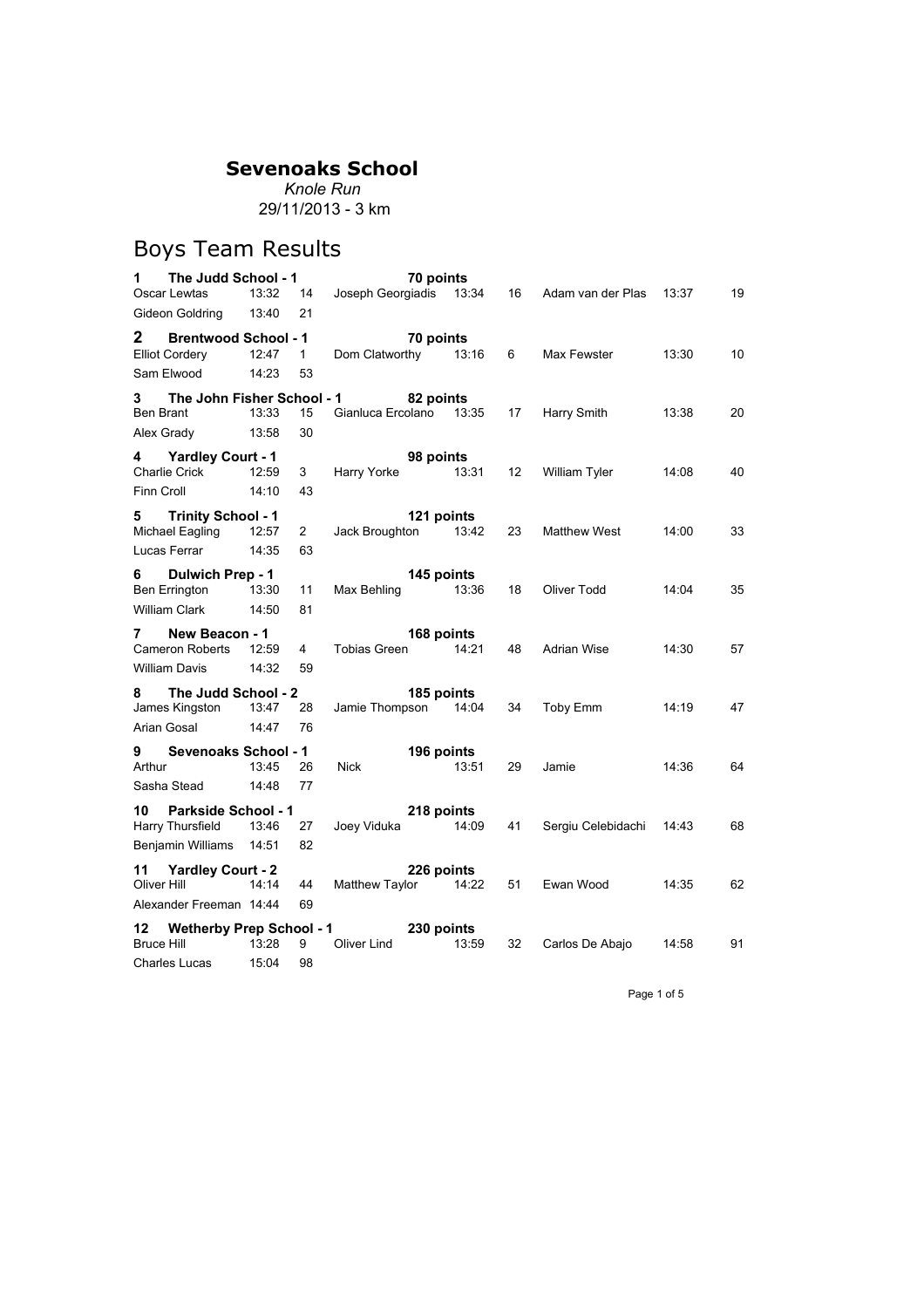*Knole Run* 29/11/2013 - 3 km

#### Boys Team Results

| Danes Hill School - 1<br>13                            |       |             |                      | 240 points |       |    |                   |       |     |
|--------------------------------------------------------|-------|-------------|----------------------|------------|-------|----|-------------------|-------|-----|
| <b>Blake Fildes</b>                                    | 14:05 | 37          | Jack Rumble          |            | 14:29 | 55 | Adam koep         | 14:33 | 60  |
| Lucas Bednall                                          | 14:54 | 88          |                      |            |       |    |                   |       |     |
| 14 Alleyn's School - 1                                 |       |             |                      | 265 points |       |    |                   |       |     |
| Oscar Heaney Brufal 14:08                              |       | 39          | Kit Goddard          |            | 14:45 | 72 | Max de Rohan      | 14:47 | 75  |
| Felix Archer                                           | 14:49 | 79          |                      |            |       |    |                   |       |     |
| The Skinners' School - 1<br>15                         |       |             |                      | 275 points |       |    |                   |       |     |
| Alfie Cubberley                                        | 14:18 | 46          | Toby Ross            |            | 14:23 | 52 | Alex Thomson      | 14:48 | 78  |
| Solomon Sheppard 15:05                                 |       | 99          |                      |            |       |    |                   |       |     |
| <b>Caterham School - 1</b><br>16                       |       |             |                      | 277 points |       |    |                   |       |     |
| Patrick Florida-                                       | 13:42 | 24          | <b>Toby Carter</b>   |            | 14:30 | 56 | George Thomas     | 14:42 | 66  |
| Owen Cawood                                            | 15:38 | 13          |                      |            |       |    |                   |       |     |
| <b>Hazelwood Prep School - 1</b><br>17                 |       |             |                      | 279 points |       |    |                   |       |     |
| Dan Schofield                                          | 13:25 | $7^{\circ}$ | Charlie Taylor 13:40 |            |       | 22 | Sam Herbert       | 14:52 | 83  |
| Tallen Harris                                          | 16:27 | 16          |                      |            |       |    |                   |       |     |
| City of London Freemen's School - 1 290 points<br>18 - |       |             |                      |            |       |    |                   |       |     |
| Fred Geen                                              | 13:03 | 5           | Nick John            |            | 14:10 | 42 | James Freeman     | 15:06 | 100 |
| Aaron Teale                                            | 15:48 | 14          |                      |            |       |    |                   |       |     |
| The Hawthorns School - 1<br>19 -                       |       |             |                      | 304 points |       |    |                   |       |     |
| <b>Tyler Norwood</b>                                   | 14:07 | 38          | Dillon Quirici       |            | 14:25 | 54 | Oliver Byers      | 14:54 | 87  |
| Oliver Goodridge                                       | 15:30 | 12          |                      |            |       |    |                   |       |     |
| Northbourne Park - 1<br>20                             |       |             |                      | 346 points |       |    |                   |       |     |
| Jean-Baptiste                                          | 13:43 | 25          | Felix Dont           |            | 14:45 | 71 | Pedro Ruiz de la  | 14:46 | 73  |
| Louis Jonglex De                                       | 16:39 | 17          |                      |            |       |    |                   |       |     |
| The Knole Academy - 1<br>21                            |       |             |                      | 360 points |       |    |                   |       |     |
| Kyle Willmore                                          | 14:41 | 65          | Will Keene           |            | 14:50 | 80 | Sam Cooper        | 15:12 | 106 |
| Jamie Fearn                                            | 15:16 | 10          |                      |            |       |    |                   |       |     |
| Saint Ronan's Prep - 1<br>22 -                         |       |             |                      | 364 points |       |    |                   |       |     |
| Archie Butler-Gallie 13:27                             |       | 8           | Matthew Dale         | 14:21      |       | 49 | Oliver Chatterton | 15:49 | 144 |
| Guy Pryke                                              | 16:23 | 16          |                      |            |       |    |                   |       |     |
| The John Fisher School - 2<br>23 —                     |       |             |                      | 389 points |       |    |                   |       |     |
|                                                        |       |             |                      |            |       |    |                   |       |     |
| Daniel Hodgson                                         | 14:05 | 36          | Chris Mamendyi 14:46 |            |       | 74 | Jude watson       | 15:39 | 132 |
| Adam Grady                                             | 15:52 | 14          |                      |            |       |    |                   |       |     |
| TWGSB-1<br>24 -                                        |       |             |                      | 400 points |       |    |                   |       |     |
| <b>Ben Austin</b>                                      | 14:54 | 89          | <b>Felix Brooks</b>  |            | 15:01 | 94 | George Griffiths  | 15:09 | 105 |

Page 2 of 5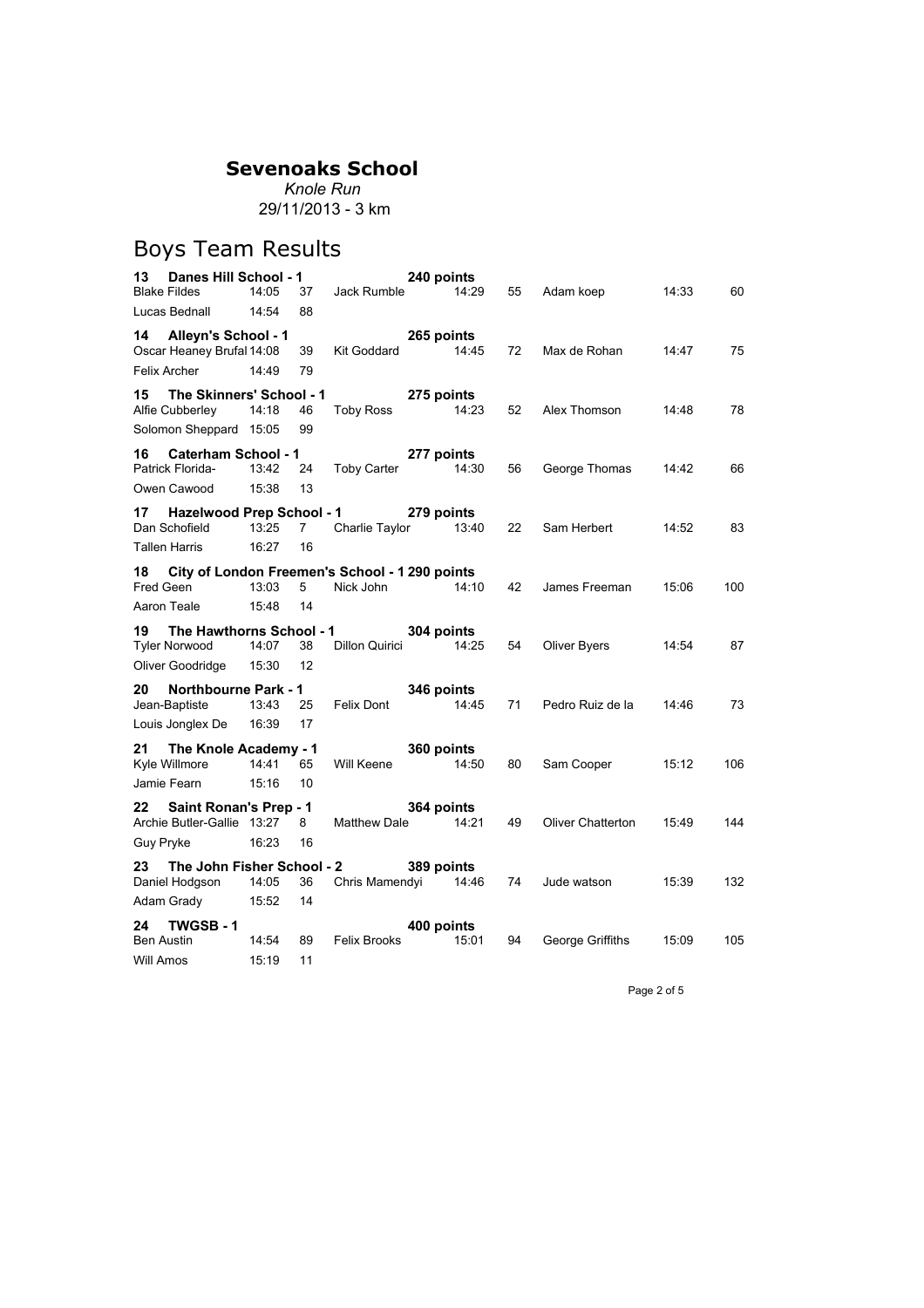*Knole Run* 29/11/2013 - 3 km

# Boys Team Results

|                  | <b>Brentwood School - 2</b>                |                |                   |                            | 433 points          |     |                            |       |     |
|------------------|--------------------------------------------|----------------|-------------------|----------------------------|---------------------|-----|----------------------------|-------|-----|
|                  | <b>Bradley Comber</b>                      | 14:53          | 84                | <b>Toby Kidd</b>           | 15:00               | 92  | Ed Matthews                | 15:26 | 119 |
|                  | <b>Finley Hardy</b>                        | 15:44          | 13                |                            |                     |     |                            |       |     |
| 26 -             | <b>Parkside School - 2</b>                 |                |                   |                            | 458 points          |     |                            |       |     |
|                  | Charlie McMurdo                            | 15:03          | 97                | Oliver Baker               | 15:07               | 102 | Max McMurdo                | 15:36 | 129 |
|                  | Charlie Thursfield                         | 15:36          | 13                |                            |                     |     |                            |       |     |
| 27 -             | <b>Wetherby Prep School - 2</b>            |                |                   |                            | 474 points          |     |                            |       |     |
|                  | Ferdinand De                               | 15:08          | 10                | Romeo Beckham              | 15:18               | 110 | Monty Cortazzi             | 15:35 | 128 |
|                  | Jamie Guinness                             | 15:40          | 13                |                            |                     |     |                            |       |     |
| 28               | New Beacon - 2                             |                |                   |                            | 489 points          |     |                            |       |     |
|                  | Tyler Green                                | 14:45          | 70                | Joshua O'Brien             | 14:53               | 86  | Rocco Zanelli              | 15:03 | 95  |
|                  | Anton Kinsler-                             | 18:16          | 23                |                            |                     |     |                            |       |     |
| 29               | <b>Skippers Hill Manor - 1</b>             |                |                   |                            | 503 points          |     |                            |       |     |
| <b>Tom Pitts</b> |                                            | 14:22          | 50                | Max Redman                 | 14:31               | 58  | <b>Ben Peate</b>           | 16:43 | 181 |
|                  | Neil d'Lucia                               | 17:24          | 21                |                            |                     |     |                            |       |     |
| 30 <sub>o</sub>  | Hilden Grange Prep - 1                     |                |                   |                            | 505 points          |     |                            |       |     |
|                  | Tom Wickham                                | 14:53          | 85                | Jonny Watson               | 15:32               | 126 | <b>Seb Ricks</b>           | 15:47 | 141 |
|                  | Max Neeves                                 | 15:58          | 15                |                            |                     |     |                            |       |     |
|                  | 31 Hurstpierpoint - 1                      |                |                   |                            | 522 points          |     |                            |       |     |
|                  | Kieran Walker                              | 15:15          | 10                | Sebastian Berkley 15:28    |                     | 123 | Aren Marczak               | 15:41 | 135 |
|                  |                                            |                |                   |                            |                     |     |                            |       |     |
|                  | Rafe Liebers                               | 16:01          | 15                |                            |                     |     |                            |       |     |
|                  |                                            |                |                   |                            |                     |     |                            |       |     |
| 32               | Danes Hill School - 2<br>Lucas Fildes      | 15:27          | $12 \overline{ }$ | Olly Pinhey                | 555 points<br>15:30 | 124 |                            | 15:51 | 145 |
|                  | <b>Benedict Tweddle</b>                    | 16:25          | 16                |                            |                     |     | James Smyth                |       |     |
|                  |                                            |                |                   |                            |                     |     |                            |       |     |
| 33               | Alleyn's School - 2<br>Joe Thomas          | 15:20          | 11                | Will Hirth                 | 563 points<br>15:48 | 142 | Zach Wood                  | 15:53 | 148 |
|                  | Max Swanson                                | 16:07          | 16                |                            |                     |     |                            |       |     |
|                  |                                            |                |                   |                            |                     |     |                            |       |     |
| 34               | Dulwich Prep - 2                           |                |                   |                            | 564 points          |     |                            |       |     |
| Will Henley      | Ollie Hutchings                            | 15:08<br>17:09 | 10<br>20          | Alisdair Wood              | 15:22               | 115 | Percy Christopherson 15:45 |       | 140 |
|                  |                                            |                |                   |                            |                     |     |                            |       |     |
| 35               | <b>Yardley Court - 3</b>                   |                |                   |                            | 571 points          |     |                            |       |     |
|                  | George Slack                               | 14:55<br>20:23 | 90<br>25          | Finn Alexander-Birch 15:19 |                     | 111 | Miles Christian            | 15:21 | 114 |
|                  | Max Stockdale                              |                |                   |                            |                     |     |                            |       |     |
| 36               | The Skinners' School - 2<br>William Rayner | 15:07          | 10                | <b>Chris Roberts</b>       | 576 points<br>15:54 | 149 | Max Messer                 | 15:59 | 154 |

Page 3 of 5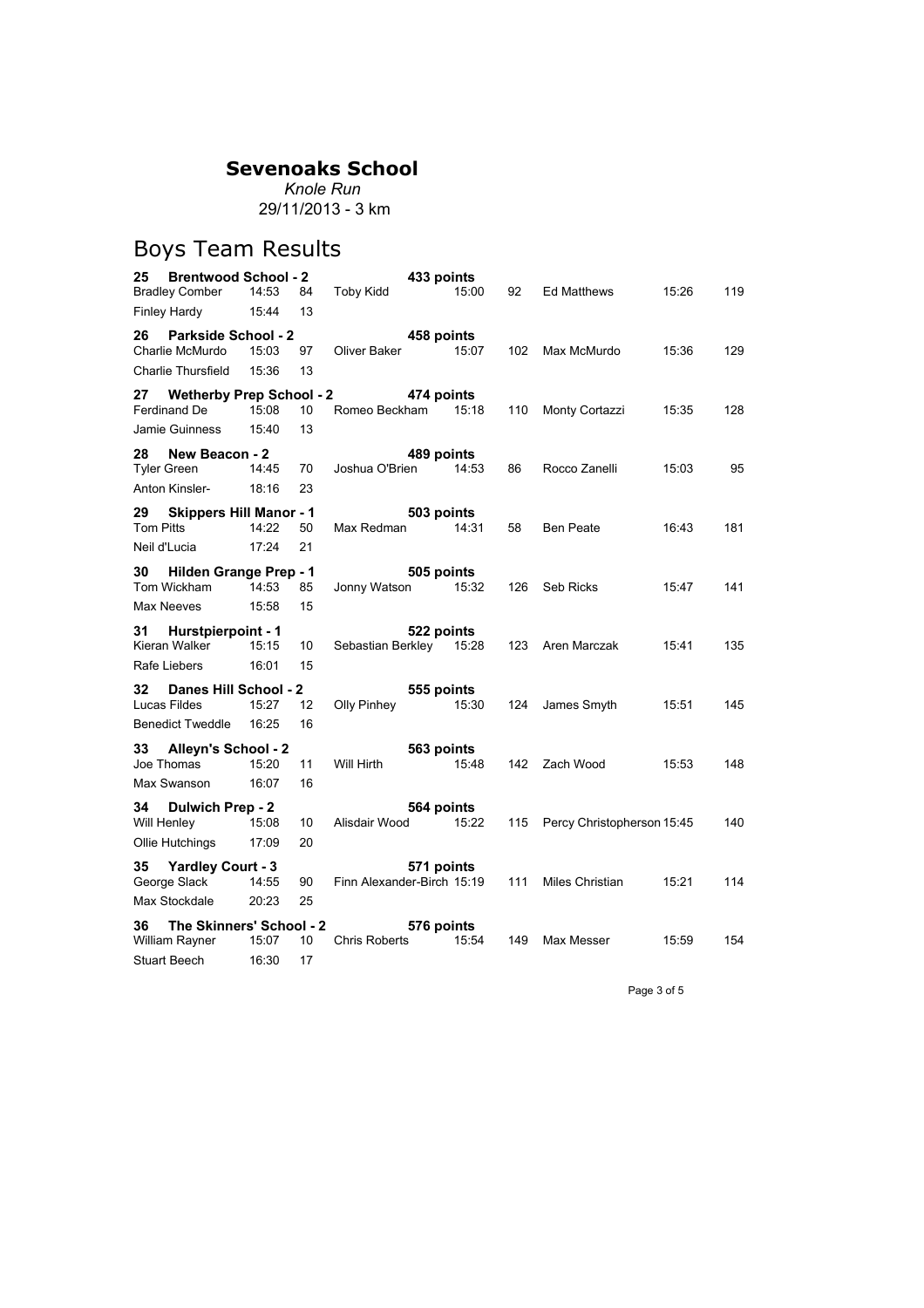*Knole Run* 29/11/2013 - 3 km

# Boys Team Results

|            | <b>Richard Burns</b>                                     | 14:43 | 67                | 37 St Edmund's School Canterbury - 1 577 points<br>Charlie Allan | 16:00               | 155 | Jed Hunt          | 16:05 | 159 |
|------------|----------------------------------------------------------|-------|-------------------|------------------------------------------------------------------|---------------------|-----|-------------------|-------|-----|
|            | <b>Freddy Aylott</b>                                     | 17:00 | 19                |                                                                  |                     |     |                   |       |     |
| 38 —       |                                                          |       |                   | Bennett Memorial Diocesan School 601 points                      |                     |     |                   |       |     |
|            | Jacob Duan                                               | 15:01 | 93                | Harvey Byard                                                     | 15:14               | 107 | Kieran Hazelden   | 16:41 | 178 |
| Dan Smith  |                                                          | 17:45 | 22                |                                                                  |                     |     |                   |       |     |
| 39         | The Knole Academy - 2                                    |       |                   |                                                                  | 643 points          |     |                   |       |     |
|            | Jake Taylor                                              | 15:40 | 13                | Aydon Smith                                                      | 15:43               | 136 | Zak Robinson      | 16:47 | 185 |
|            | Zac Rogers                                               | 16:52 | 18                |                                                                  |                     |     |                   |       |     |
| 40.        | <b>Parkside School - 3</b>                               |       |                   |                                                                  | 650 points          |     |                   |       |     |
|            | Charlie Jamieson                                         | 15:43 | 13                | Sebastian Lee                                                    | 15:52               |     | 146 B Hall        | 15:55 | 151 |
|            | Sandro Celebidachi 17:30                                 |       | 21                |                                                                  |                     |     |                   |       |     |
| 41         | <b>Hayesbrook School - 1</b><br>Oliver Plunkett          | 13:32 | 13                | Marcus Henbest 17:38                                             | 705 points          | 219 | Joe Clarkson      | 18:06 | 236 |
|            | Braden Buchannan 18:13                                   |       | 23                |                                                                  |                     |     |                   |       |     |
| 42         | <b>Bickley Park School - 1</b><br>Coleman Corry          | 13:59 | 31                | 711 points<br>Rory Low                                           | 17:39               | 221 | Niyi Amoo-Peters  | 17:47 | 224 |
|            | Harry Kouzos                                             | 18:01 | 23                |                                                                  |                     |     |                   |       |     |
|            | 43 Hilden Grange Prep - 2                                |       |                   | 714 points                                                       |                     |     |                   |       |     |
|            | Jack Oatley                                              | 16:24 | 16                | Jack Salt                                                        | 16:28               | 169 | Tom Evans         | 16:51 | 187 |
|            | <b>Connor Sinclair</b>                                   | 16:58 | 19                |                                                                  |                     |     |                   |       |     |
|            | 44 The Hawthorns School - 2<br>Billy Taylor-Swan         | 16:10 | 16                | Lucas Powell                                                     | 738 points<br>16:42 | 180 | Euan Andrews      | 16:43 | 182 |
|            | <b>William Dahl</b>                                      | 17:29 | 21                |                                                                  |                     |     |                   |       |     |
| 45         | <b>Hazelwood Prep School - 2</b><br><b>Freddie Mills</b> | 16:29 | 17                | Thomas Sharps 16:31                                              | 770 points          | 173 | Hugo Hewitt       | 16:56 | 192 |
|            | Louis Dean                                               | 17:59 | 23                |                                                                  |                     |     |                   |       |     |
| 46         | Northbourne Park - 2<br>Charlie Scholfield               | 17:00 | 19                | Camille Crye                                                     | 800 points<br>17:01 | 197 | Jolyon Presland   | 17:06 | 201 |
|            | <b>Tristan Gauthier</b>                                  | 17:10 | 20                |                                                                  |                     |     |                   |       |     |
| 47         | <b>Brentwood School - 3</b><br><b>Toby Austin</b>        | 17:03 | 19                | Alexander Houston 17:13                                          | 836 points          | 209 | Harrison Sullivan | 17:20 | 212 |
| Ben Weller |                                                          | 17:33 | 21                |                                                                  |                     |     |                   |       |     |
| 48 —       | <b>Farringtons School - 1</b><br>Luca Tarlarini          | 15:34 | $12 \overline{ }$ | Marcell Kuba                                                     | 848 points<br>17:08 | 203 | Matvey Skirda     | 19:36 | 249 |

Page 4 of 5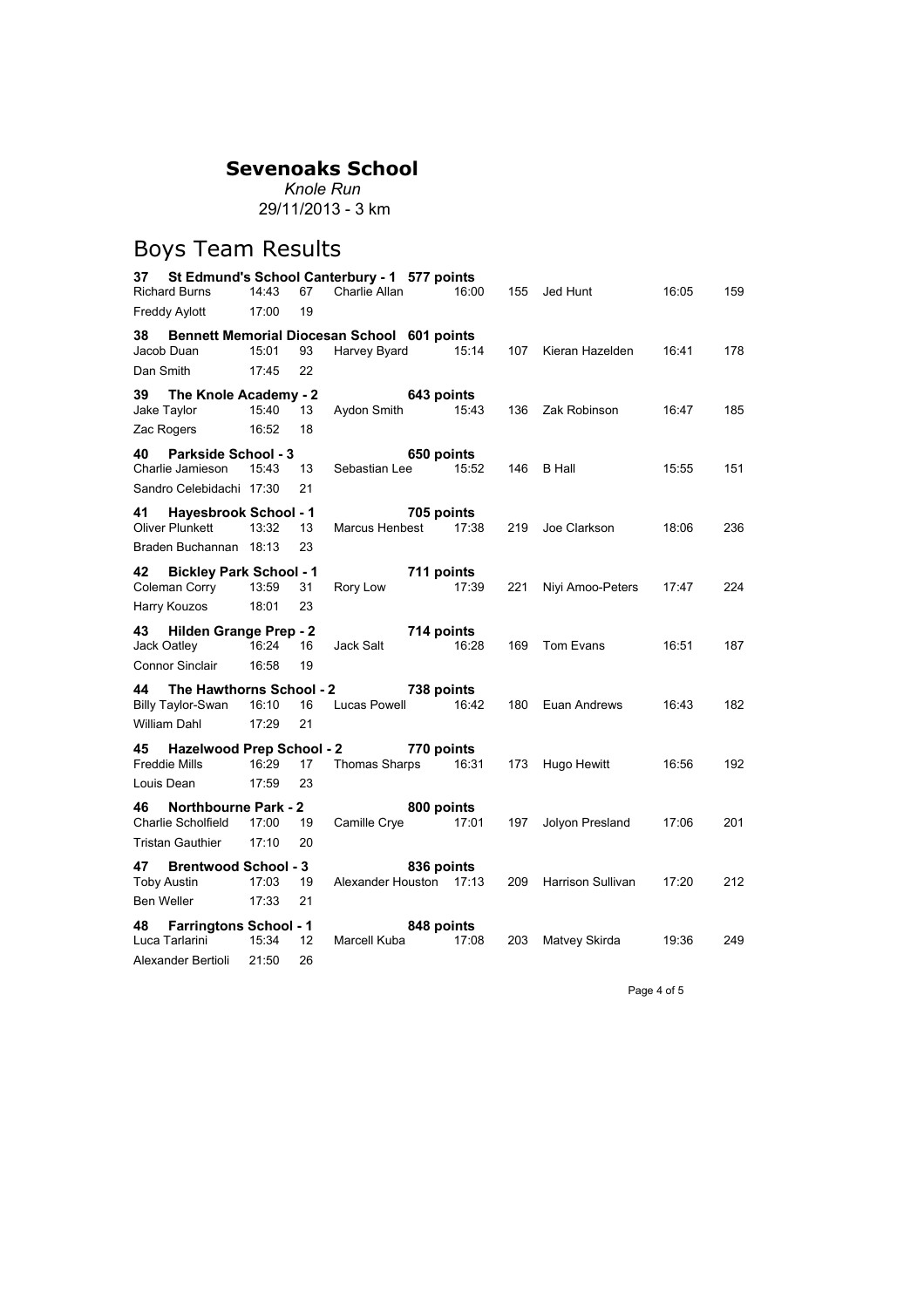*Knole Run* 29/11/2013 - 3 km

## Boys Team Results

| 49                                        | Alleyn's School - 3                                    |                |          |                                                                  | 865 points           |     |                           |       |     |
|-------------------------------------------|--------------------------------------------------------|----------------|----------|------------------------------------------------------------------|----------------------|-----|---------------------------|-------|-----|
| Zach Burdon                               |                                                        | 16:32          | 17       | <b>Billy Murphy</b>                                              | 17:17                | 211 | Jude Tinkler-Davies 18:18 |       | 239 |
| Jake Carey                                |                                                        | 18:18          | 24       |                                                                  |                      |     |                           |       |     |
| 50<br><b>Ben Williams</b><br>Renaud Baune | <b>Sevenoaks School - 2</b>                            | 17:05<br>20:07 | 19<br>25 | Tomos Owen                                                       | 870 points<br>17:10  | 206 | Douglas Hoyer             | 17:14 | 210 |
| 51<br>Freddie Watson                      | James Henderson                                        | 15:58<br>22:10 | 15<br>27 | The Trinity School Sevenoaks - 1 877 points<br>George Northcroft | 16:51                | 186 | Kyle Bonar                | 21:09 | 268 |
| 52<br><b>Isaac Wall</b>                   | <b>Claremont School - 1</b><br>Matthew Constable 16:53 | 17:58          | 18<br>23 | Freddie Van Buer                                                 | 880 points<br>17:55  | 227 | Sebastian                 | 17:57 | 231 |
| 53<br>Samir Ismail<br>Oliver Bright       | Sevenoaks Prep - 1                                     | 16:01<br>20:29 | 15<br>25 | George Forster                                                   | 901 points<br>17:55  | 229 | Felix Wood                | 20:23 | 257 |
| 54<br>Oscar Balfour                       | <b>Northbourne Park - 3</b><br>Quentin Biettron-       | 17:56<br>20:47 | 23<br>26 | <b>Nils Riviere</b>                                              | 973 points<br>17:57  | 232 | George Titterton          | 19:26 | 248 |
| 55<br>Angus Fife                          | <b>Mascalls School - 1</b><br>Callum Killengray        | 17:47<br>20:33 | 22<br>26 | <b>Elliott Smith</b>                                             | 992 points<br>19:52  | 253 | <b>Todd Fitch</b>         | 20:00 | 254 |
| 56<br>Sam Williams                        | <b>Skippers Hill Manor - 2</b><br>Callum Hollingdale   | 18:26<br>21:08 | 24<br>26 | Sam Anderson                                                     | 1017 points<br>19:17 | 247 | Neil d'Lucia              | 21:08 | 264 |

Page 5 of 5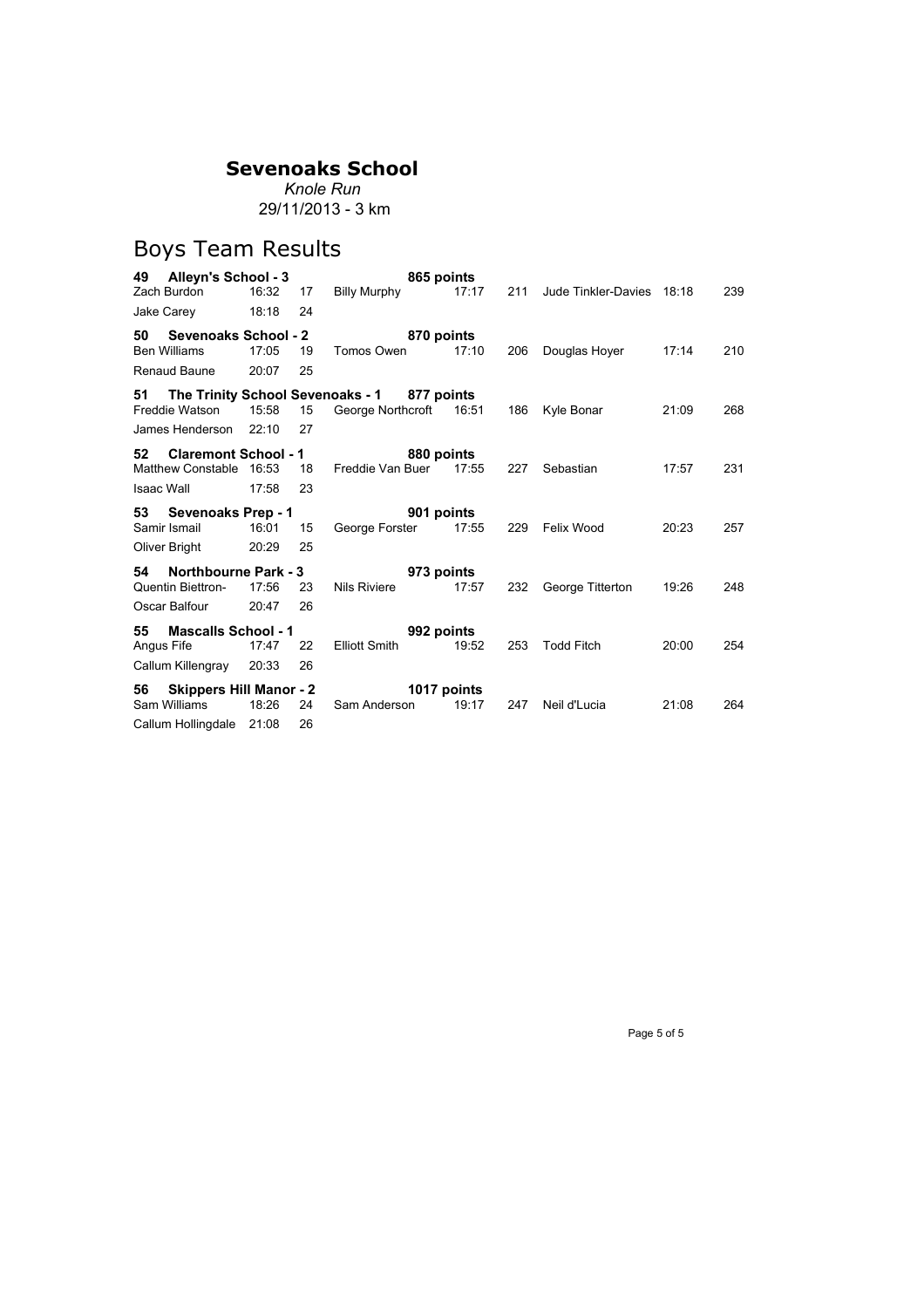*Knole Run* 29/11/2013 - 2 km

## Girls Team Results

| Abigail Johnstone 11:04 13 Romane Balcomb 11:07<br>17<br>11:13 22 Jasmine Levitas<br>11:24<br>Imogen Ellis<br>29<br>2 City of London Freemen's School - 1 83 points<br>Abby Holder 10:53 7 Emily Way<br>Evelyn Lawrence 11:17 23 Jasmin Cato<br>11:12<br>21<br>11:28<br>32<br>3 Walthamstow Hall - 1<br>83 points<br>9:32. 1 Evie Butler<br>10:35<br>Kathleen Faes<br>4<br>Molly Goldsworthy 11:31<br>38 Emilia Donovan<br>11:33<br>40<br>4 Danes Hill School - 1<br>113 points<br>Darcy Bourne 10:24 3 Emma Davis<br>11:05<br>14<br>11:37<br>45 Emily Guckian<br>11:42<br>51<br>Anna Pang<br>127 points<br>Emily Bewsher <b>First 11:03</b> 12 Ella Carter<br>Annie Wilson 11:03 12 Ella Carter<br><b>Annie Wilson 11:37 44 Olivia Keene</b><br>11:18<br>24<br>11:40<br>47<br>44 Olivia Keene<br>134 points<br>6 Alleyn's School - 1<br>Ellie Stratton 10:58 11 Josie Pringle 11:26<br>Ellie Stratton 10:58 11 Josie Pringle 11:26<br>Izzy Kershaw 11:34 43 Imogen Curtis 11:41<br>31<br>49<br>7 Tonbridge Girls Grammar School - 1 143 points<br>11:11 20 Stephanie Taylor 11:22<br>Ella King Powrie<br>28<br>Mary Fitzmaurice 11:29<br>33 Lucy Fitzmaurice<br>11:51<br>62<br>8 Brentwood School - 1<br>148 points<br>10:57 10 Emily Pohl<br>15<br>Lucy Wilde<br>11:06<br>12:05<br>Emilia Clark<br>75<br>9 Burgess Hill School - 1<br>202 points<br>10:55 8 Mille Barker<br>11:54 63 Janny Charles<br>11:47<br>Izzy Flower<br>57<br>11:54 63 Jenny Chee<br>12:05<br><b>Kizzy Budd</b><br>74<br>10 The Hawthorns School - 1<br>205 points<br>Katie Watson<br>11:30 34 Madeleine Pullen<br>11:48 58 Bernadette Cheing-<br>11:31<br>37<br>12:06<br>76<br>Darcy Myland<br>11 Putney High School - 1<br>230 points<br>11:07 16 Jess Collins<br>Issy Pugh<br>11:47<br>56<br>Sophie Hoare 12:07 78 Phoebe Shaw<br>12:08<br>80<br>12 Norwich High School - 1<br>240 points<br>Rachel Bruce 10:56 9 Lucy Emmett<br>Aditi Naik 12:35 100 Bella Perry<br>11:24<br>30<br>12:37<br>101<br>13 Sevenoaks School - 1<br>260 points<br>Meghan Watson 11:50 60 Zoe Eifion-Jones 11:51<br>61<br>68 Florence Coumbe | $1 \quad$<br>TWGGS-1 |       | 81 points |       |    |
|---------------------------------------------------------------------------------------------------------------------------------------------------------------------------------------------------------------------------------------------------------------------------------------------------------------------------------------------------------------------------------------------------------------------------------------------------------------------------------------------------------------------------------------------------------------------------------------------------------------------------------------------------------------------------------------------------------------------------------------------------------------------------------------------------------------------------------------------------------------------------------------------------------------------------------------------------------------------------------------------------------------------------------------------------------------------------------------------------------------------------------------------------------------------------------------------------------------------------------------------------------------------------------------------------------------------------------------------------------------------------------------------------------------------------------------------------------------------------------------------------------------------------------------------------------------------------------------------------------------------------------------------------------------------------------------------------------------------------------------------------------------------------------------------------------------------------------------------------------------------------------------------------------------------------------------------------------------------------------------------------------------------------------------------------------------------------------------------------|----------------------|-------|-----------|-------|----|
|                                                                                                                                                                                                                                                                                                                                                                                                                                                                                                                                                                                                                                                                                                                                                                                                                                                                                                                                                                                                                                                                                                                                                                                                                                                                                                                                                                                                                                                                                                                                                                                                                                                                                                                                                                                                                                                                                                                                                                                                                                                                                                   |                      |       |           |       |    |
|                                                                                                                                                                                                                                                                                                                                                                                                                                                                                                                                                                                                                                                                                                                                                                                                                                                                                                                                                                                                                                                                                                                                                                                                                                                                                                                                                                                                                                                                                                                                                                                                                                                                                                                                                                                                                                                                                                                                                                                                                                                                                                   |                      |       |           |       |    |
|                                                                                                                                                                                                                                                                                                                                                                                                                                                                                                                                                                                                                                                                                                                                                                                                                                                                                                                                                                                                                                                                                                                                                                                                                                                                                                                                                                                                                                                                                                                                                                                                                                                                                                                                                                                                                                                                                                                                                                                                                                                                                                   |                      |       |           |       |    |
|                                                                                                                                                                                                                                                                                                                                                                                                                                                                                                                                                                                                                                                                                                                                                                                                                                                                                                                                                                                                                                                                                                                                                                                                                                                                                                                                                                                                                                                                                                                                                                                                                                                                                                                                                                                                                                                                                                                                                                                                                                                                                                   |                      |       |           |       |    |
|                                                                                                                                                                                                                                                                                                                                                                                                                                                                                                                                                                                                                                                                                                                                                                                                                                                                                                                                                                                                                                                                                                                                                                                                                                                                                                                                                                                                                                                                                                                                                                                                                                                                                                                                                                                                                                                                                                                                                                                                                                                                                                   |                      |       |           |       |    |
|                                                                                                                                                                                                                                                                                                                                                                                                                                                                                                                                                                                                                                                                                                                                                                                                                                                                                                                                                                                                                                                                                                                                                                                                                                                                                                                                                                                                                                                                                                                                                                                                                                                                                                                                                                                                                                                                                                                                                                                                                                                                                                   |                      |       |           |       |    |
|                                                                                                                                                                                                                                                                                                                                                                                                                                                                                                                                                                                                                                                                                                                                                                                                                                                                                                                                                                                                                                                                                                                                                                                                                                                                                                                                                                                                                                                                                                                                                                                                                                                                                                                                                                                                                                                                                                                                                                                                                                                                                                   |                      |       |           |       |    |
|                                                                                                                                                                                                                                                                                                                                                                                                                                                                                                                                                                                                                                                                                                                                                                                                                                                                                                                                                                                                                                                                                                                                                                                                                                                                                                                                                                                                                                                                                                                                                                                                                                                                                                                                                                                                                                                                                                                                                                                                                                                                                                   |                      |       |           |       |    |
|                                                                                                                                                                                                                                                                                                                                                                                                                                                                                                                                                                                                                                                                                                                                                                                                                                                                                                                                                                                                                                                                                                                                                                                                                                                                                                                                                                                                                                                                                                                                                                                                                                                                                                                                                                                                                                                                                                                                                                                                                                                                                                   |                      |       |           |       |    |
|                                                                                                                                                                                                                                                                                                                                                                                                                                                                                                                                                                                                                                                                                                                                                                                                                                                                                                                                                                                                                                                                                                                                                                                                                                                                                                                                                                                                                                                                                                                                                                                                                                                                                                                                                                                                                                                                                                                                                                                                                                                                                                   |                      |       |           |       |    |
|                                                                                                                                                                                                                                                                                                                                                                                                                                                                                                                                                                                                                                                                                                                                                                                                                                                                                                                                                                                                                                                                                                                                                                                                                                                                                                                                                                                                                                                                                                                                                                                                                                                                                                                                                                                                                                                                                                                                                                                                                                                                                                   |                      |       |           |       |    |
|                                                                                                                                                                                                                                                                                                                                                                                                                                                                                                                                                                                                                                                                                                                                                                                                                                                                                                                                                                                                                                                                                                                                                                                                                                                                                                                                                                                                                                                                                                                                                                                                                                                                                                                                                                                                                                                                                                                                                                                                                                                                                                   |                      |       |           |       |    |
|                                                                                                                                                                                                                                                                                                                                                                                                                                                                                                                                                                                                                                                                                                                                                                                                                                                                                                                                                                                                                                                                                                                                                                                                                                                                                                                                                                                                                                                                                                                                                                                                                                                                                                                                                                                                                                                                                                                                                                                                                                                                                                   |                      |       |           |       |    |
|                                                                                                                                                                                                                                                                                                                                                                                                                                                                                                                                                                                                                                                                                                                                                                                                                                                                                                                                                                                                                                                                                                                                                                                                                                                                                                                                                                                                                                                                                                                                                                                                                                                                                                                                                                                                                                                                                                                                                                                                                                                                                                   |                      |       |           |       |    |
|                                                                                                                                                                                                                                                                                                                                                                                                                                                                                                                                                                                                                                                                                                                                                                                                                                                                                                                                                                                                                                                                                                                                                                                                                                                                                                                                                                                                                                                                                                                                                                                                                                                                                                                                                                                                                                                                                                                                                                                                                                                                                                   |                      |       |           |       |    |
|                                                                                                                                                                                                                                                                                                                                                                                                                                                                                                                                                                                                                                                                                                                                                                                                                                                                                                                                                                                                                                                                                                                                                                                                                                                                                                                                                                                                                                                                                                                                                                                                                                                                                                                                                                                                                                                                                                                                                                                                                                                                                                   |                      |       |           |       |    |
|                                                                                                                                                                                                                                                                                                                                                                                                                                                                                                                                                                                                                                                                                                                                                                                                                                                                                                                                                                                                                                                                                                                                                                                                                                                                                                                                                                                                                                                                                                                                                                                                                                                                                                                                                                                                                                                                                                                                                                                                                                                                                                   |                      |       |           |       |    |
|                                                                                                                                                                                                                                                                                                                                                                                                                                                                                                                                                                                                                                                                                                                                                                                                                                                                                                                                                                                                                                                                                                                                                                                                                                                                                                                                                                                                                                                                                                                                                                                                                                                                                                                                                                                                                                                                                                                                                                                                                                                                                                   |                      |       |           |       |    |
|                                                                                                                                                                                                                                                                                                                                                                                                                                                                                                                                                                                                                                                                                                                                                                                                                                                                                                                                                                                                                                                                                                                                                                                                                                                                                                                                                                                                                                                                                                                                                                                                                                                                                                                                                                                                                                                                                                                                                                                                                                                                                                   |                      |       |           |       |    |
|                                                                                                                                                                                                                                                                                                                                                                                                                                                                                                                                                                                                                                                                                                                                                                                                                                                                                                                                                                                                                                                                                                                                                                                                                                                                                                                                                                                                                                                                                                                                                                                                                                                                                                                                                                                                                                                                                                                                                                                                                                                                                                   |                      |       |           |       |    |
|                                                                                                                                                                                                                                                                                                                                                                                                                                                                                                                                                                                                                                                                                                                                                                                                                                                                                                                                                                                                                                                                                                                                                                                                                                                                                                                                                                                                                                                                                                                                                                                                                                                                                                                                                                                                                                                                                                                                                                                                                                                                                                   |                      |       |           |       |    |
|                                                                                                                                                                                                                                                                                                                                                                                                                                                                                                                                                                                                                                                                                                                                                                                                                                                                                                                                                                                                                                                                                                                                                                                                                                                                                                                                                                                                                                                                                                                                                                                                                                                                                                                                                                                                                                                                                                                                                                                                                                                                                                   |                      |       |           |       |    |
|                                                                                                                                                                                                                                                                                                                                                                                                                                                                                                                                                                                                                                                                                                                                                                                                                                                                                                                                                                                                                                                                                                                                                                                                                                                                                                                                                                                                                                                                                                                                                                                                                                                                                                                                                                                                                                                                                                                                                                                                                                                                                                   |                      |       |           |       |    |
|                                                                                                                                                                                                                                                                                                                                                                                                                                                                                                                                                                                                                                                                                                                                                                                                                                                                                                                                                                                                                                                                                                                                                                                                                                                                                                                                                                                                                                                                                                                                                                                                                                                                                                                                                                                                                                                                                                                                                                                                                                                                                                   |                      |       |           |       |    |
|                                                                                                                                                                                                                                                                                                                                                                                                                                                                                                                                                                                                                                                                                                                                                                                                                                                                                                                                                                                                                                                                                                                                                                                                                                                                                                                                                                                                                                                                                                                                                                                                                                                                                                                                                                                                                                                                                                                                                                                                                                                                                                   |                      |       |           |       |    |
|                                                                                                                                                                                                                                                                                                                                                                                                                                                                                                                                                                                                                                                                                                                                                                                                                                                                                                                                                                                                                                                                                                                                                                                                                                                                                                                                                                                                                                                                                                                                                                                                                                                                                                                                                                                                                                                                                                                                                                                                                                                                                                   |                      |       |           |       |    |
|                                                                                                                                                                                                                                                                                                                                                                                                                                                                                                                                                                                                                                                                                                                                                                                                                                                                                                                                                                                                                                                                                                                                                                                                                                                                                                                                                                                                                                                                                                                                                                                                                                                                                                                                                                                                                                                                                                                                                                                                                                                                                                   |                      |       |           |       |    |
|                                                                                                                                                                                                                                                                                                                                                                                                                                                                                                                                                                                                                                                                                                                                                                                                                                                                                                                                                                                                                                                                                                                                                                                                                                                                                                                                                                                                                                                                                                                                                                                                                                                                                                                                                                                                                                                                                                                                                                                                                                                                                                   |                      |       |           |       |    |
|                                                                                                                                                                                                                                                                                                                                                                                                                                                                                                                                                                                                                                                                                                                                                                                                                                                                                                                                                                                                                                                                                                                                                                                                                                                                                                                                                                                                                                                                                                                                                                                                                                                                                                                                                                                                                                                                                                                                                                                                                                                                                                   |                      |       |           |       |    |
|                                                                                                                                                                                                                                                                                                                                                                                                                                                                                                                                                                                                                                                                                                                                                                                                                                                                                                                                                                                                                                                                                                                                                                                                                                                                                                                                                                                                                                                                                                                                                                                                                                                                                                                                                                                                                                                                                                                                                                                                                                                                                                   |                      |       |           |       |    |
|                                                                                                                                                                                                                                                                                                                                                                                                                                                                                                                                                                                                                                                                                                                                                                                                                                                                                                                                                                                                                                                                                                                                                                                                                                                                                                                                                                                                                                                                                                                                                                                                                                                                                                                                                                                                                                                                                                                                                                                                                                                                                                   |                      |       |           |       |    |
|                                                                                                                                                                                                                                                                                                                                                                                                                                                                                                                                                                                                                                                                                                                                                                                                                                                                                                                                                                                                                                                                                                                                                                                                                                                                                                                                                                                                                                                                                                                                                                                                                                                                                                                                                                                                                                                                                                                                                                                                                                                                                                   |                      |       |           |       |    |
|                                                                                                                                                                                                                                                                                                                                                                                                                                                                                                                                                                                                                                                                                                                                                                                                                                                                                                                                                                                                                                                                                                                                                                                                                                                                                                                                                                                                                                                                                                                                                                                                                                                                                                                                                                                                                                                                                                                                                                                                                                                                                                   |                      |       |           |       |    |
|                                                                                                                                                                                                                                                                                                                                                                                                                                                                                                                                                                                                                                                                                                                                                                                                                                                                                                                                                                                                                                                                                                                                                                                                                                                                                                                                                                                                                                                                                                                                                                                                                                                                                                                                                                                                                                                                                                                                                                                                                                                                                                   |                      |       |           |       |    |
|                                                                                                                                                                                                                                                                                                                                                                                                                                                                                                                                                                                                                                                                                                                                                                                                                                                                                                                                                                                                                                                                                                                                                                                                                                                                                                                                                                                                                                                                                                                                                                                                                                                                                                                                                                                                                                                                                                                                                                                                                                                                                                   |                      |       |           |       |    |
|                                                                                                                                                                                                                                                                                                                                                                                                                                                                                                                                                                                                                                                                                                                                                                                                                                                                                                                                                                                                                                                                                                                                                                                                                                                                                                                                                                                                                                                                                                                                                                                                                                                                                                                                                                                                                                                                                                                                                                                                                                                                                                   |                      |       |           |       |    |
|                                                                                                                                                                                                                                                                                                                                                                                                                                                                                                                                                                                                                                                                                                                                                                                                                                                                                                                                                                                                                                                                                                                                                                                                                                                                                                                                                                                                                                                                                                                                                                                                                                                                                                                                                                                                                                                                                                                                                                                                                                                                                                   |                      |       |           |       |    |
|                                                                                                                                                                                                                                                                                                                                                                                                                                                                                                                                                                                                                                                                                                                                                                                                                                                                                                                                                                                                                                                                                                                                                                                                                                                                                                                                                                                                                                                                                                                                                                                                                                                                                                                                                                                                                                                                                                                                                                                                                                                                                                   |                      |       |           |       |    |
|                                                                                                                                                                                                                                                                                                                                                                                                                                                                                                                                                                                                                                                                                                                                                                                                                                                                                                                                                                                                                                                                                                                                                                                                                                                                                                                                                                                                                                                                                                                                                                                                                                                                                                                                                                                                                                                                                                                                                                                                                                                                                                   | Michelle Li          | 11:59 |           | 12:00 | 71 |

Page 1 of 4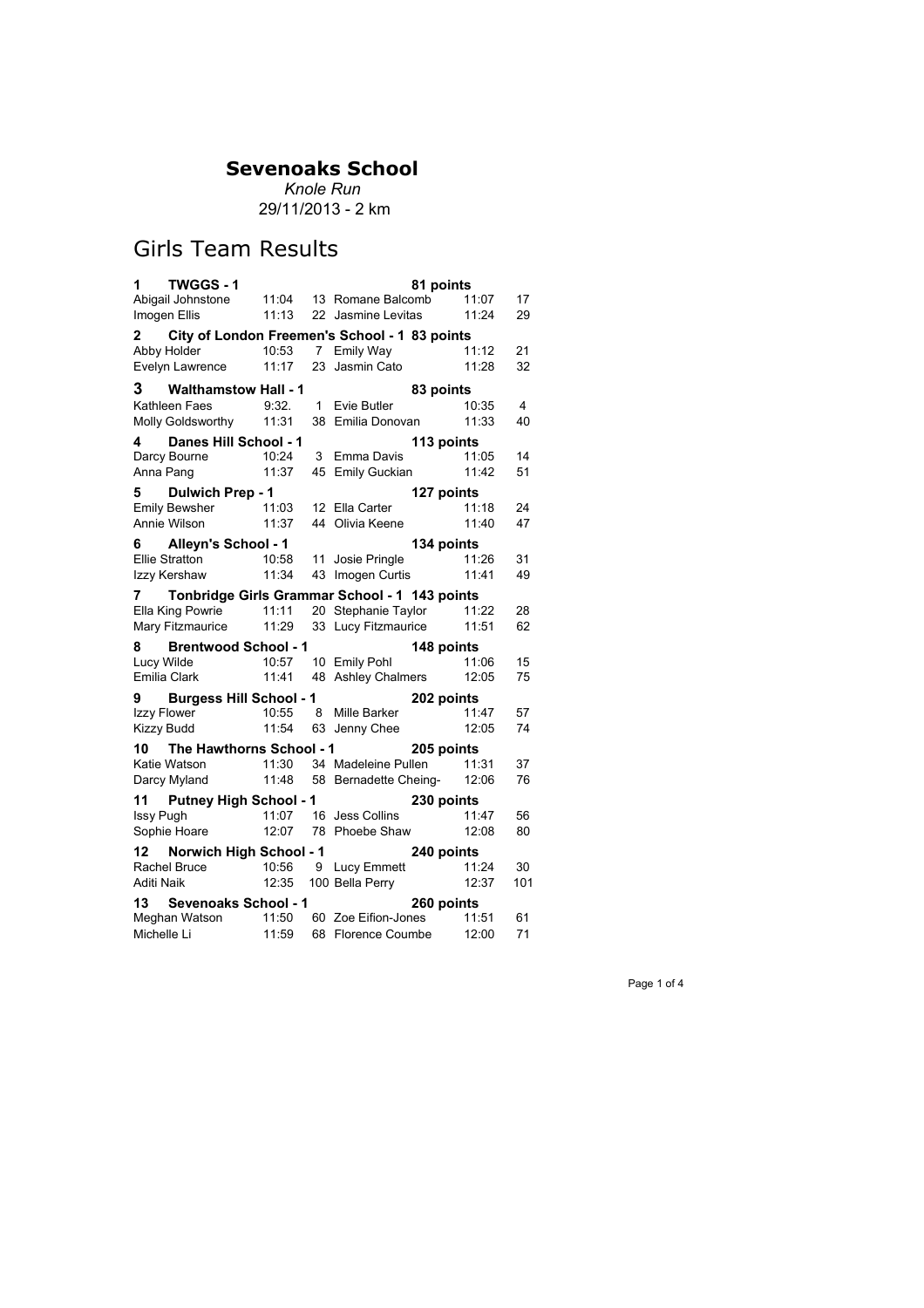*Knole Run* 29/11/2013 - 2 km

## Girls Team Results

| 14 Sevenoaks Prep - 1                                                                                                        |       |                                                            | 261 points |     |
|------------------------------------------------------------------------------------------------------------------------------|-------|------------------------------------------------------------|------------|-----|
| Vita de Munck                                                                                                                |       |                                                            |            | 19  |
| Inger Sagenio 12:20                                                                                                          |       | 10:19 2 Darcey Friend 11:09<br>12:20 92 Emily Rigney 13:16 |            | 148 |
| 15 Danes Hill School - 2                                                                                                     |       |                                                            | 261 points |     |
| Phoebe McCutcheon 11:42                                                                                                      |       | 52 Isabelle Franco 11:45                                   |            | 54  |
| Charlotte Imbert                                                                                                             | 12:05 | 73 Maria Wall                                              | 12:12      | 82  |
| 16 Walthamstow Hall - 2                                                                                                      |       |                                                            | 286 points |     |
| Vita Milana 11:34 42 Natasha Cooke 11:56<br>Rebecca Smith 11:57 65 Rosie Dennis 12:48                                        |       |                                                            |            | 64  |
|                                                                                                                              |       |                                                            |            | 115 |
|                                                                                                                              |       |                                                            |            |     |
|                                                                                                                              |       |                                                            |            | 66  |
| <b>17 Dulwich Prep - 2 296 points</b><br>Mary Ashby 11:41 50 Bethan Pepler 11:59<br>Jemima Bruce 12:10 81 Ella Battson 12:33 |       |                                                            |            | 99  |
| 18 St Edmund's School Canterbury - 1 304 points                                                                              |       |                                                            |            |     |
| Alice Mount                                                                                                                  |       | 11:20 26 Alex Millard                                      | 11:33      | 41  |
| Olivia Nicholls 12:21 93 Ellie Walker reid 13:11                                                                             |       |                                                            |            | 144 |
| 19 Kent College Pembury - 1 354 points                                                                                       |       |                                                            |            |     |
| Rebecca O'Brien 11:08 18 Arriana Kuligowski 12:18 90                                                                         |       |                                                            |            |     |
| India Nicholson                                                                                                              |       | 12:49 119 Emma Phillips 12:56                              |            | 127 |
| 20 Burgess Hill School - 2                                                                                                   |       |                                                            | 359 points |     |
|                                                                                                                              |       |                                                            |            | 84  |
|                                                                                                                              |       |                                                            |            | 107 |
| 21 Alleyn's School - 2                                                                                                       |       |                                                            | 360 points |     |
|                                                                                                                              |       |                                                            |            | 87  |
| Goo points<br>12:16 Freya Hibberd 12:01 72 Megan Whittaker 12:16<br>12:28 96 Maddy Butler 12:40                              |       |                                                            |            | 105 |
| 22 Northbourne Park - 1                                                                                                      |       |                                                            | 389 points |     |
|                                                                                                                              |       |                                                            |            | 69  |
| Carla Ruiz de la de 11:59 67 Honor Glynn- 12:00<br>Amandine Lucas 12:19 91 Philippa Leney 13:33                              |       |                                                            |            | 162 |
| 23 TWGGS - 2<br>Olivia Moran 11:39 46 Jennifer Kearney 12:27<br>Rachel Moran 12:30 97 Isabel Macnutt 13:28                   |       |                                                            |            |     |
|                                                                                                                              |       |                                                            |            | 95  |
|                                                                                                                              |       |                                                            |            | 158 |
| 24 Weald of Kent - 1                                                                                                         |       |                                                            | 400 points |     |
| Steph Puxty 11:32 39 Emily Cook                                                                                              |       |                                                            | 12:41      | 106 |
| Belle Withnall 12:53 122 Suzy Bigwood 13:00                                                                                  |       |                                                            |            | 133 |
| 25 Tonbridge Girls Grammar School - 2 434 points                                                                             |       |                                                            |            |     |
| Lauren Vinten 12:15 86 Matilda Hall                                                                                          |       |                                                            | 12:16      | 88  |
| Lucy Kingston 12:45 110 Georgia White 13:17                                                                                  |       |                                                            |            | 150 |
| 26 Woldingham School - 1                                                                                                     |       |                                                            | 441 points |     |
| Stephanie Weber 11:30 35 Lily Hassett                                                                                        |       |                                                            | 13:00      | 131 |
| Charlotte Alexander 13:01 134 Tara Baker                                                                                     |       |                                                            | 13:10      | 141 |

Page 2 of 4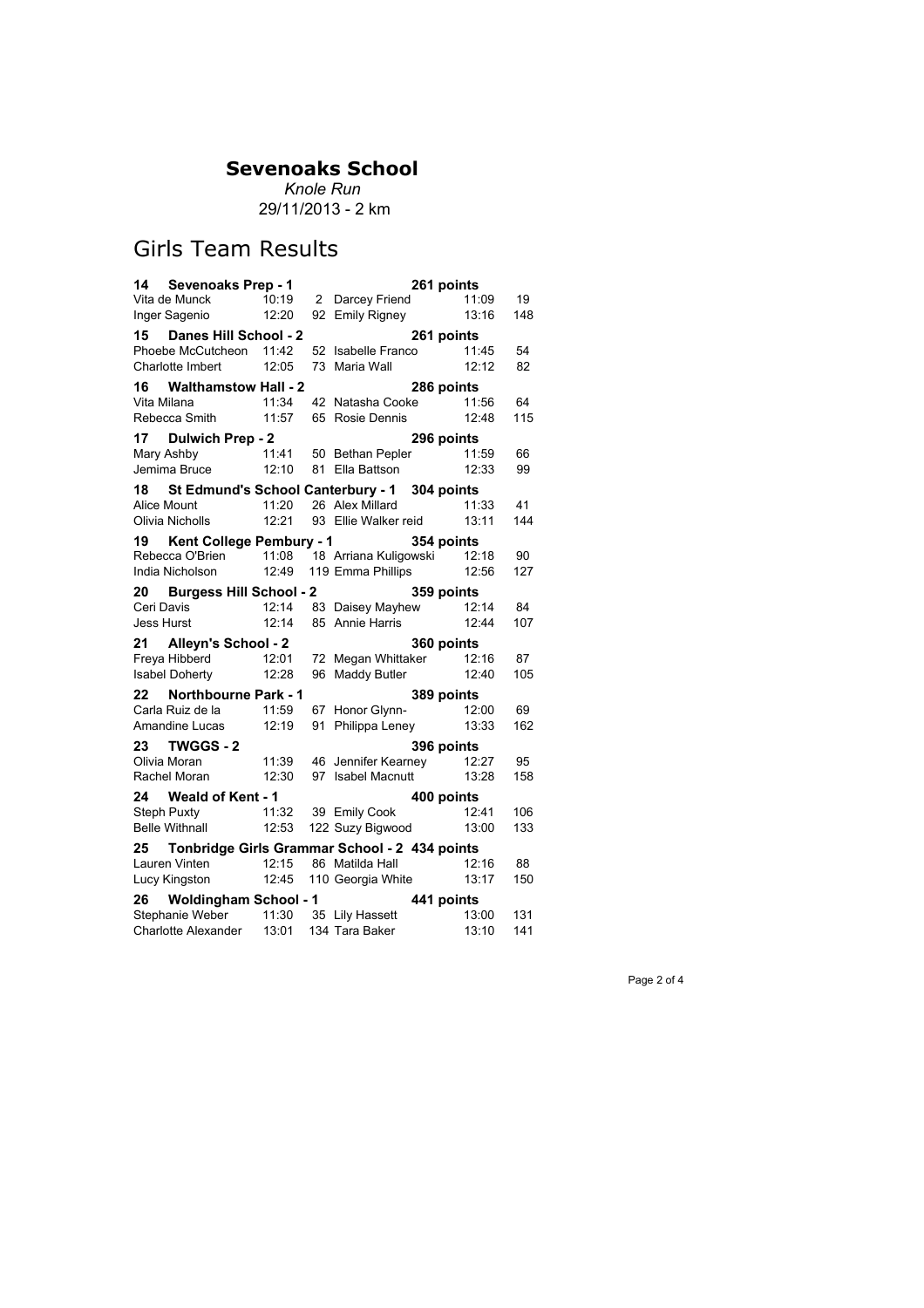*Knole Run* 29/11/2013 - 2 km

# Girls Team Results

| 27 Sevenoaks School - 2                                                                         |  |                                     | 444 points |          |      |
|-------------------------------------------------------------------------------------------------|--|-------------------------------------|------------|----------|------|
|                                                                                                 |  |                                     |            |          | 102  |
| Flo Adcock 12:32 98 Juliette Briery 12:37<br>Hana Yun-Stevens 12:44 108 Evelyn Maes 13:05       |  |                                     |            |          | 136  |
| 28 Combe Bank School - 1 453 points                                                             |  |                                     |            |          |      |
|                                                                                                 |  |                                     |            |          | - 94 |
| Christ Van Heerden 12:00 70 Chloe Williams 12:23<br>Zara Staples 13:10 142 Alice Bradford 13:15 |  |                                     |            | 13:15    | 147  |
| 29 Hazelwood Prep School - 1 456 points                                                         |  |                                     |            |          |      |
|                                                                                                 |  |                                     |            |          | 126  |
| Ali Geldard 11:22 27 Jim Kingdon-Jones 12:56<br>Lauren Hindley 13:11 143 Amber Twyman 13:31     |  |                                     |            |          | 160  |
| 30 Trinity School Sevenoaks - 1 466 points                                                      |  |                                     |            |          |      |
|                                                                                                 |  |                                     |            |          |      |
|                                                                                                 |  |                                     |            |          | 194  |
| 31 Hurstpierpoint College - 1 480 points                                                        |  |                                     |            |          |      |
| 31 <b>Hurstpierpoint Conege - .</b><br>Georgia Harris 11:45 55 Kitty Francis                    |  |                                     |            | 12:56    | 125  |
| Emily Johnson 13:05 137 Tinka                                                                   |  |                                     |            | 13:34    | 163  |
| 32 Farringtons School - 1                                                                       |  | 496 points                          |            |          |      |
| Juliet Maher 12:07 77 Imogen Allen                                                              |  |                                     |            | 12:08 79 |      |
| Lavinia Ewart 13:32 161 Ella Chick                                                              |  |                                     |            | 13:48    | 179  |
| 33 The Knole Academy - 1                                                                        |  |                                     | 522 points |          |      |
|                                                                                                 |  |                                     |            |          | 109  |
| Vatie Donovan 12:38 10 Jodie Hobson 12:45<br>Jolene Smith 12:55 123 Ellie May O'Flynn 14:01     |  |                                     |            |          | 187  |
| 34 Saint Ronan's Prep - 1                                                                       |  |                                     | 533 points |          |      |
| Charlie Chatterton 11:19 25 Emmy Shaw 13:20                                                     |  |                                     |            |          | 153  |
| Lily Marsh                                                                                      |  | 13:37 167 Sophie Charlesworth 14:03 |            |          | 188  |
| 35 Norwich High School - 2                                                                      |  |                                     | 545 points |          |      |
| Daisy Rolph                                                                                     |  | 12:45 11 Charlotte Gundry 12:53 121 |            |          |      |
| Emily Gilbertson 13:26 156 Alice Young                                                          |  |                                     |            | 13:27    | 157  |
| 36 Putney High School - 2 545 points                                                            |  |                                     |            |          |      |
| Sophie Seargent 12:48 11 Poppy James 12:58                                                      |  |                                     |            |          | 130  |
| Marleen Kooner 13:15 146 Alice O'Flynn 13:18                                                    |  |                                     |            |          | 151  |
| 37 Weald of Kent - 2                                                                            |  |                                     | 561 points |          |      |
| Lotte Holder 13:03 13 Isabella Inns 13:05<br>Katie Henderson 13:06 139 Mia Hebden 13:16         |  |                                     |            |          | 138  |
| Katie Henderson 13:06 139 Mia Hebden                                                            |  |                                     |            |          | 149  |
| 38 Claremont School - 1                                                                         |  |                                     | 595 points |          |      |
|                                                                                                 |  |                                     |            |          |      |
|                                                                                                 |  |                                     |            |          |      |
| 39 Brentwood School - 2                                                                         |  |                                     | 645 points |          |      |
|                                                                                                 |  |                                     |            |          | 155  |
| Lucy Patchett 13:09 14 Faye Barnard 13:24<br>Katie Sullivan 13:38 168 Rachel Buergin 13:50      |  |                                     |            |          | 182  |
|                                                                                                 |  |                                     |            |          |      |

Page 3 of 4